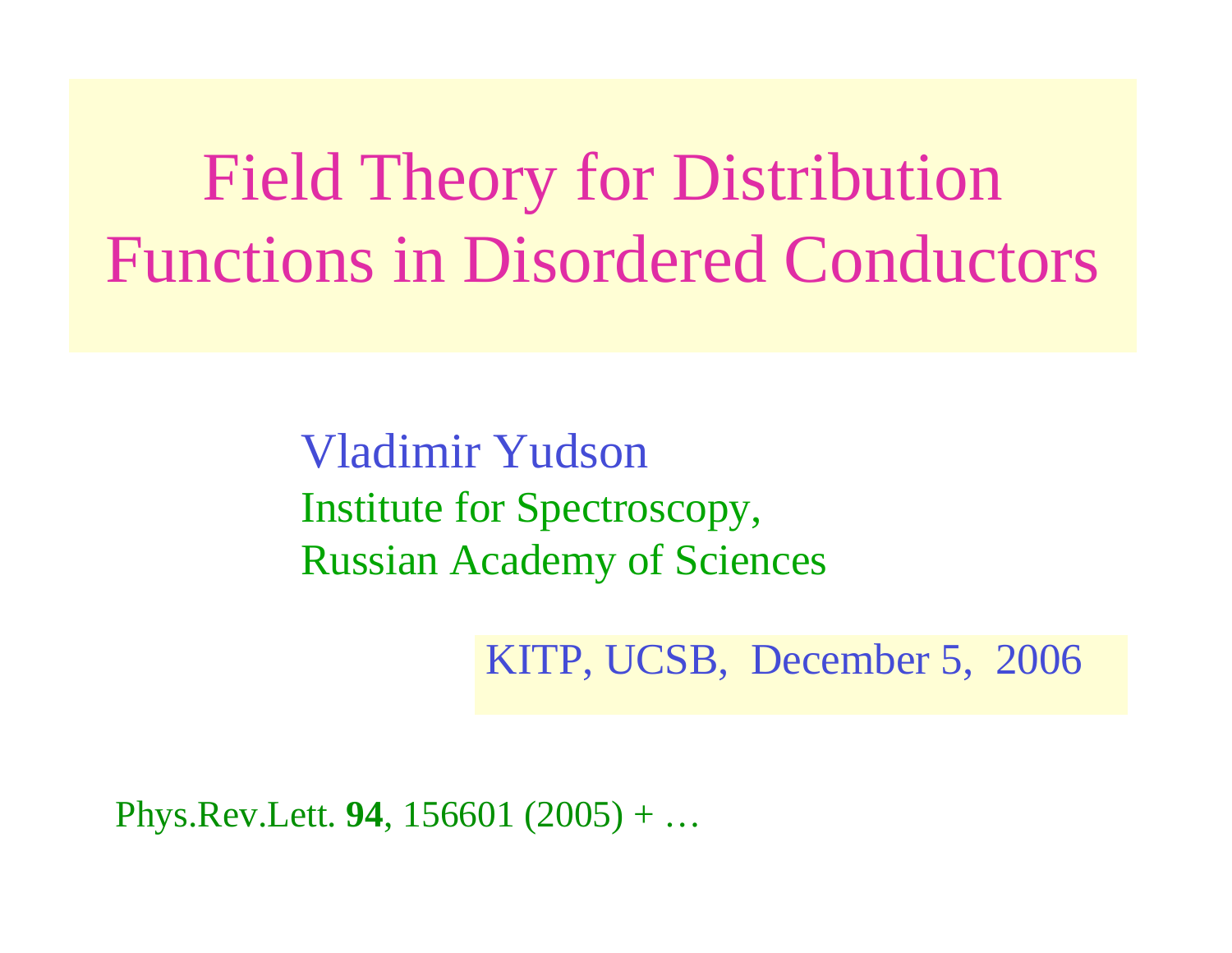Electrons (waves, …) in a random potential  $[E - H_0 - U(r) \pm i\delta/2]G^{R(A)}(\mathbf{r}; \mathbf{r}; \mathbf{E}) = \delta(\mathbf{r} - \mathbf{r}^*)$  $\Omega$ 

$$
H_0 = -\frac{\nabla^2}{2m} \qquad
$$

*G <sup>R</sup>*(*A*) (r*;* <sup>r</sup>`; E) – amplitude of electron propagation:



*mean free path*

 $l = v_F \tau \ll \lambda$ 

Exact eigenstates:

$$
[H_0 + U(r)]\phi_m(r) = E_m \phi_m(r)
$$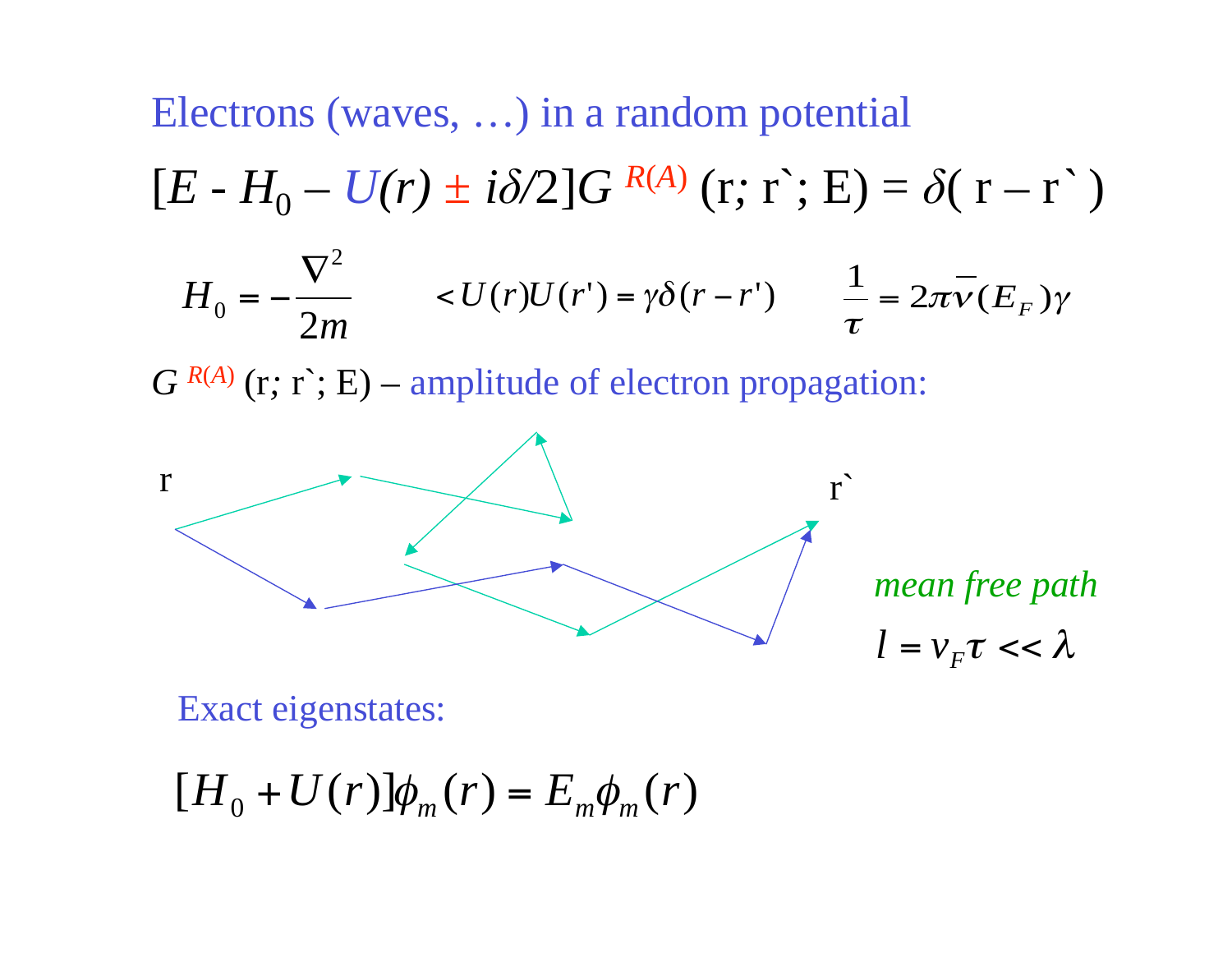Spectral representation:

$$
G^{R(A)}(r,r';E) = \sum_{m} \frac{\phi_m(r)\phi_m^*(r')}{E - E_m \pm i\delta}
$$

#### Physical quantities:

*Global density of states (DOS):*

$$
v(E) = L^{-d} \sum_{m} \delta(E - E_{m}) = i/(2\pi L^{d}) \text{Tr} \{ [ G^{R}(E) - G^{A}(E) ] \}
$$

*Conductance:*  $G = I/V = \sigma L^{d-2} = (e^2/h)g$ 

$$
g = g_{xx} = -1/(2 L^2) \text{Tr} \{ v_x [G^R - G^A] v_x [G^R - G^A] \};
$$

 $(E = E_F = k^2/2m)$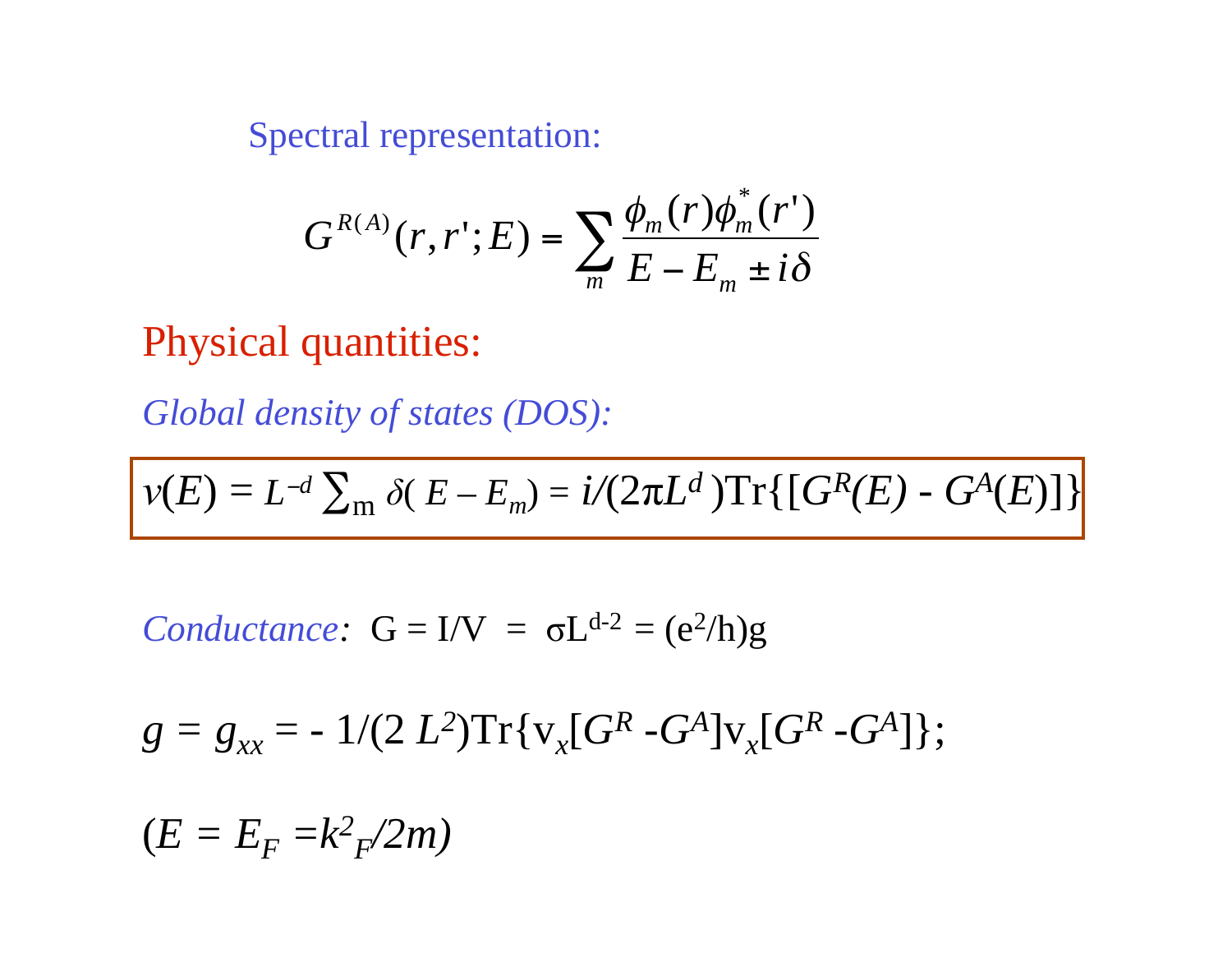

Conductance:  $\overline{g} = 2\pi E_c / \Delta >> 1$  $(\Delta$  - mean level spacing)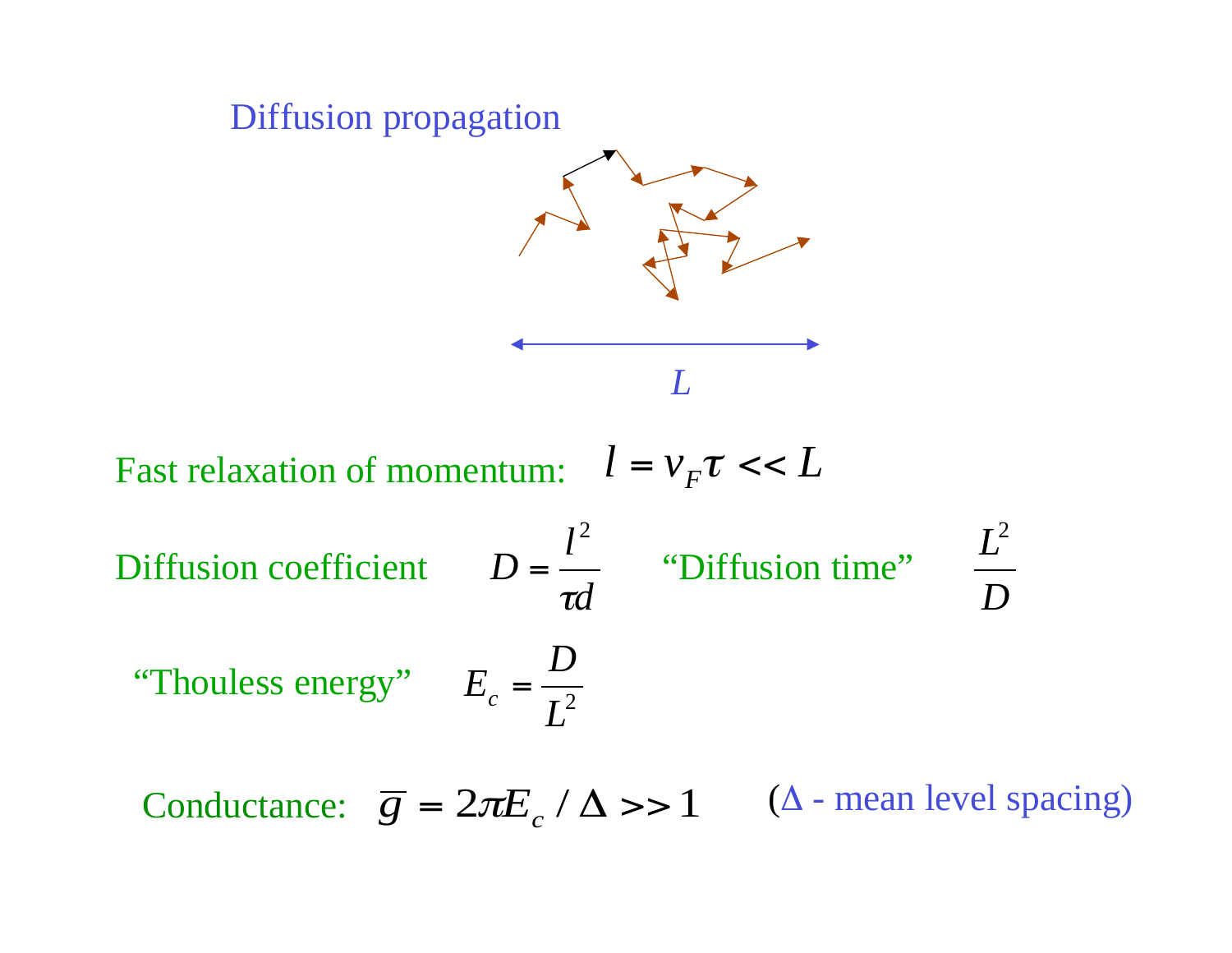## Some physical results

Averaged DOS - no change: <

$$
\langle \mathcal{V}(E) \rangle = \overline{V}_d(E)
$$

$$
(\overline{v}_{d=2}(E)=m/2\pi)
$$

$$
Averaged conductance: \qquad \qquad =\overline{g}+\delta\overline{g}
$$

$$
\frac{\delta \overline{g}}{\overline{g}} = [d - 2 - \frac{a}{\overline{g}} + \dots] \log \frac{L}{l}
$$

Scaling hypothesis: Abrahams, *et al.* (1979)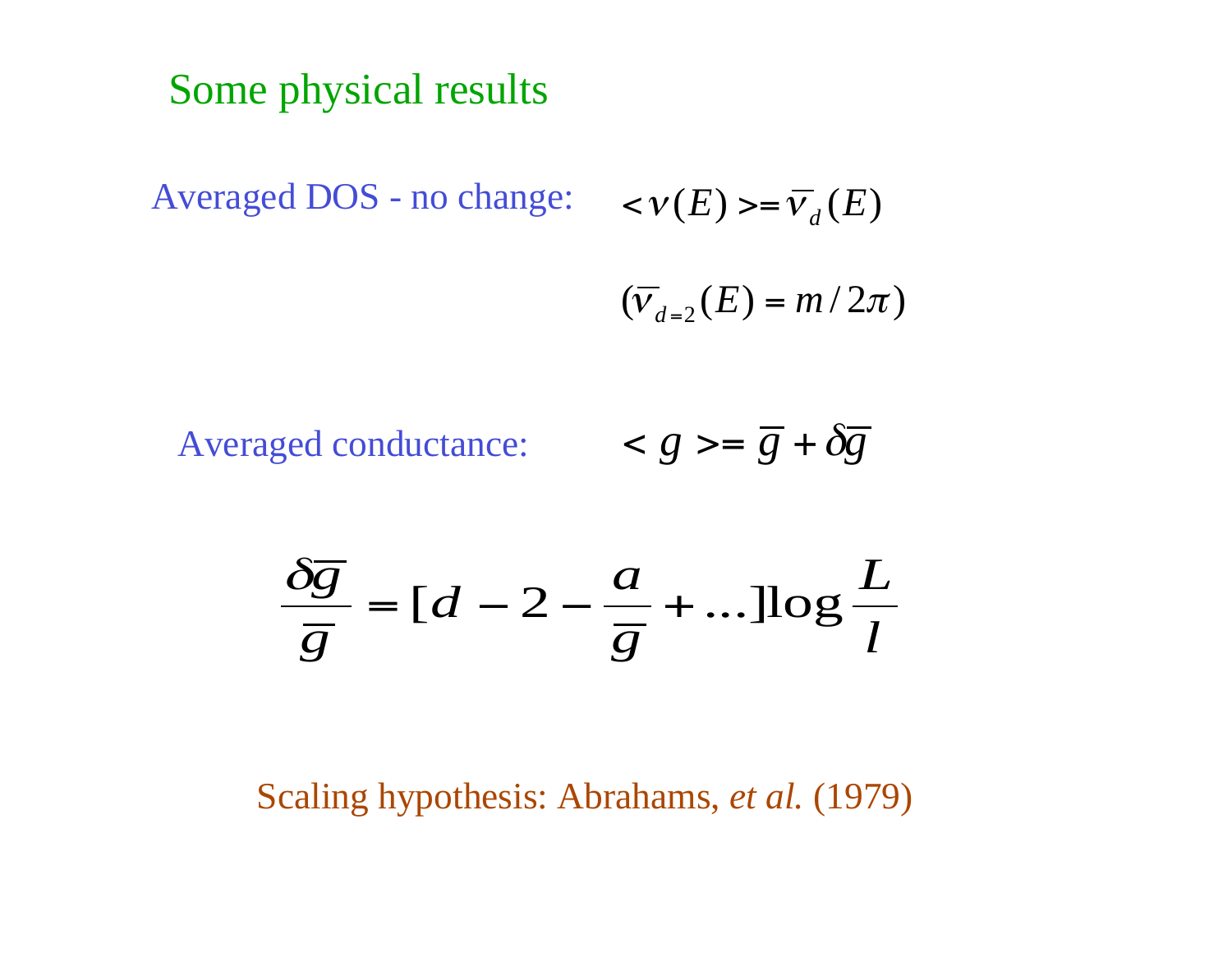#### One-parameter scaling hypothesis

VOLUME 42, NUMBER 10 PHYSICAL REVIEW LETTERS 5 MARCH 1979

#### Scaling Theory of Localization: Absence of Quantum Diffusion in Two Dimensions

E. Abrahams

Serin Physics Laboratory, Rutgers University, Piscataway, New Jersey 08854

and

P. W. Anderson, <sup>(a)</sup> D. C. Licciardello, and T. V. Ramakrishnan<sup>(b)</sup> Joseph Henry Laboratories of Physics, Princeton University, Princeton, New Jersey 08540 (Received 7 December 1978)

$$
dg/d \ln L = g(d - 2 - a/g + ...).
$$
 (9)



FIG. 1. Plot of  $\beta(g)$  vs lng for  $d > 2$ ,  $d = 2$ ,  $d \le 2$ .  $g(L)$ is the normalized "local conductance." The approximation  $\beta = s \ln(g/g_c)$  is shown for  $g > 2$  as the solid-circled line; this unphysical behavior necessary for a conductance jump in  $d=2$  is shown dashed.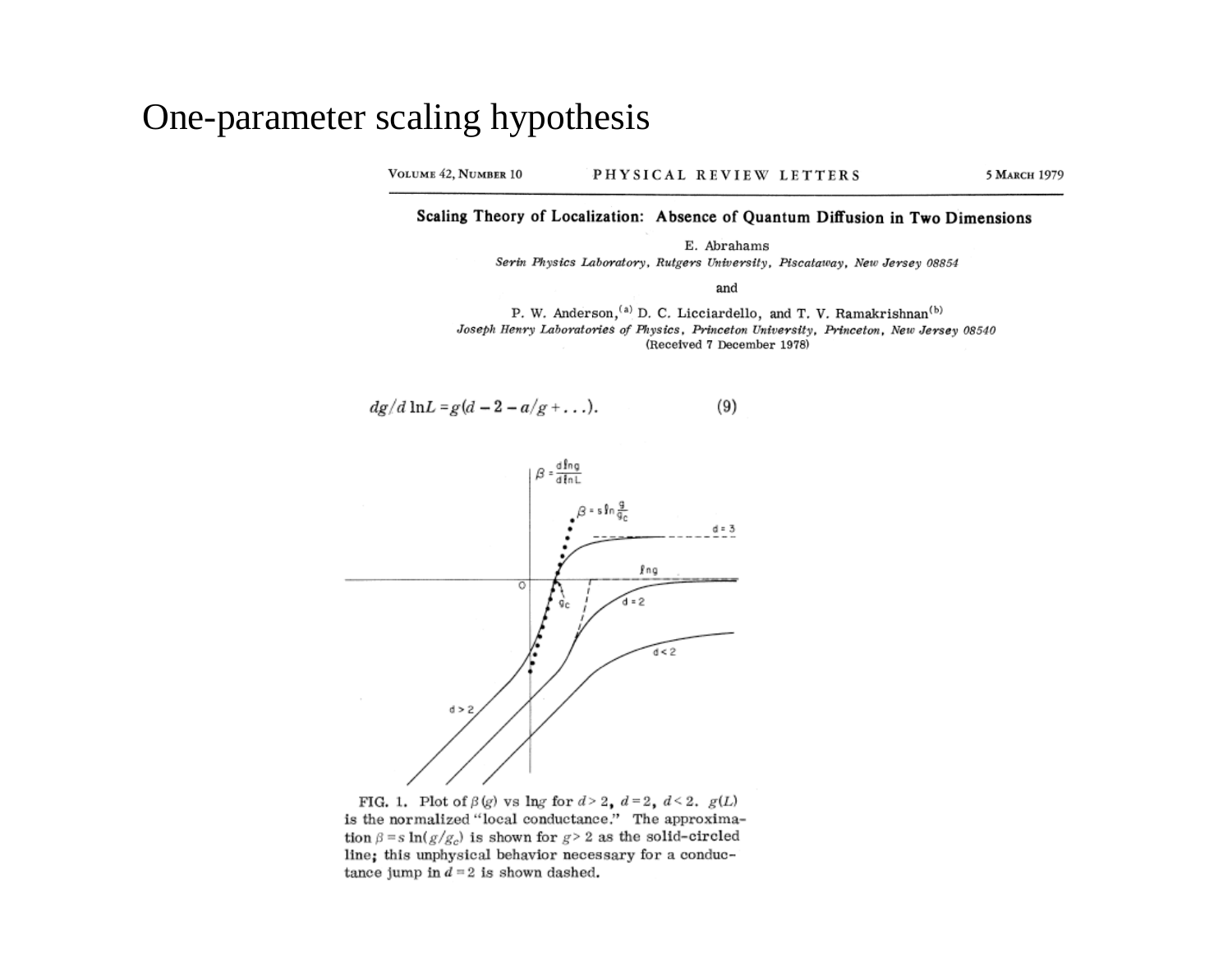### **Mesoscopics**

#### Sample to sample variations

#### Conductance:  $( $\delta g$ )<sup>2</sup> > ~ 1$  in units of  $h$ 2 *e* "Universal Conductance Fluctuations" (1985); Lee & Stone (1985)]

Density of states variations (d=2):  $\langle (\delta v / \overline{v})^2 \rangle^2 > \sim 1 / \overline{g}^2$ [Altshuler & Shklovskii (1986)]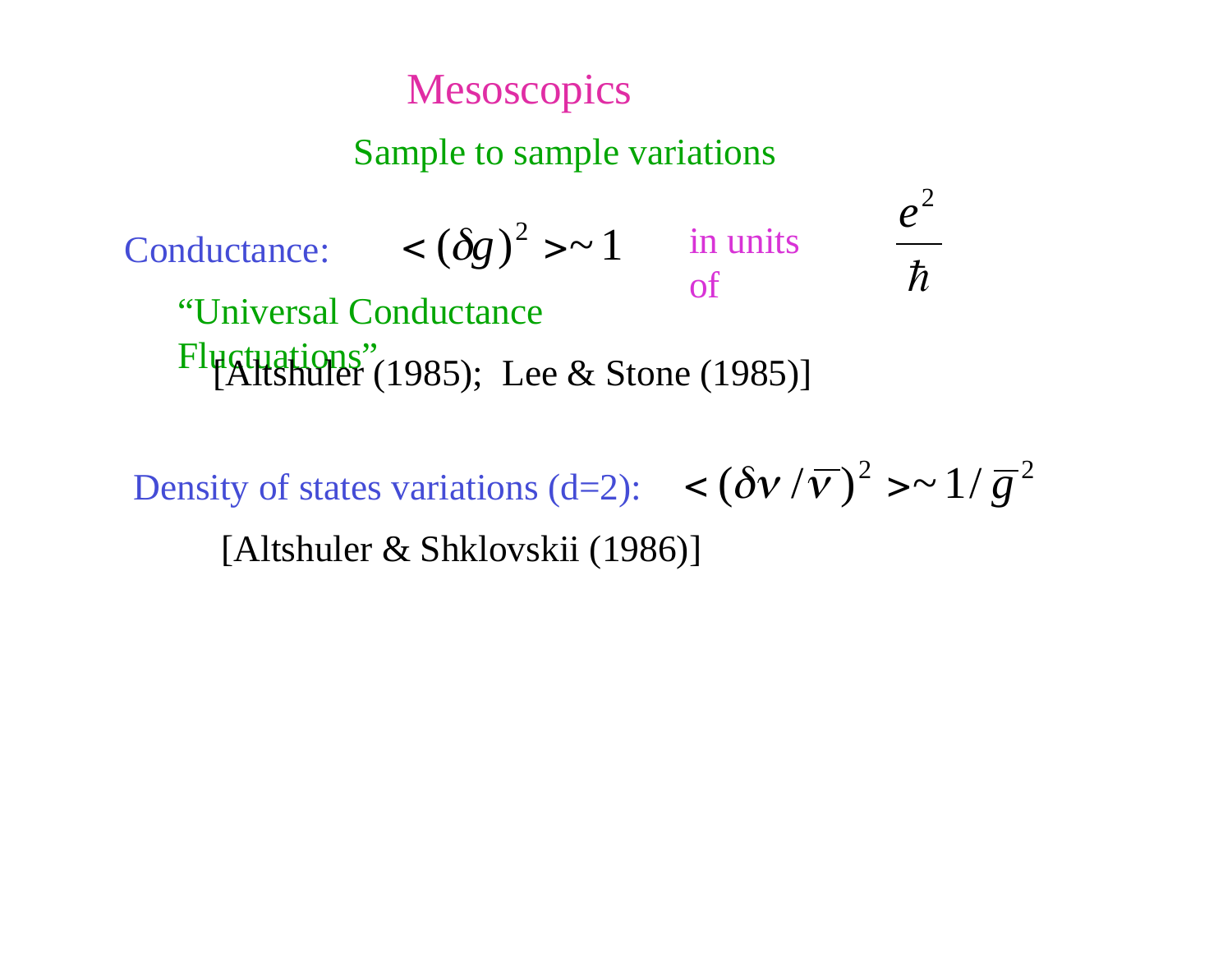## Beyond diagrams

Averaging over disorder – field-theoretical problem

Powerful tool for calculation of *averaged* quantities – nonlinear sigma-model (reduction to slow degrees of freedom)

Mesoscopic fluctuations - a need for *distribution functions* of physical quantities

Field theory for distribution functions?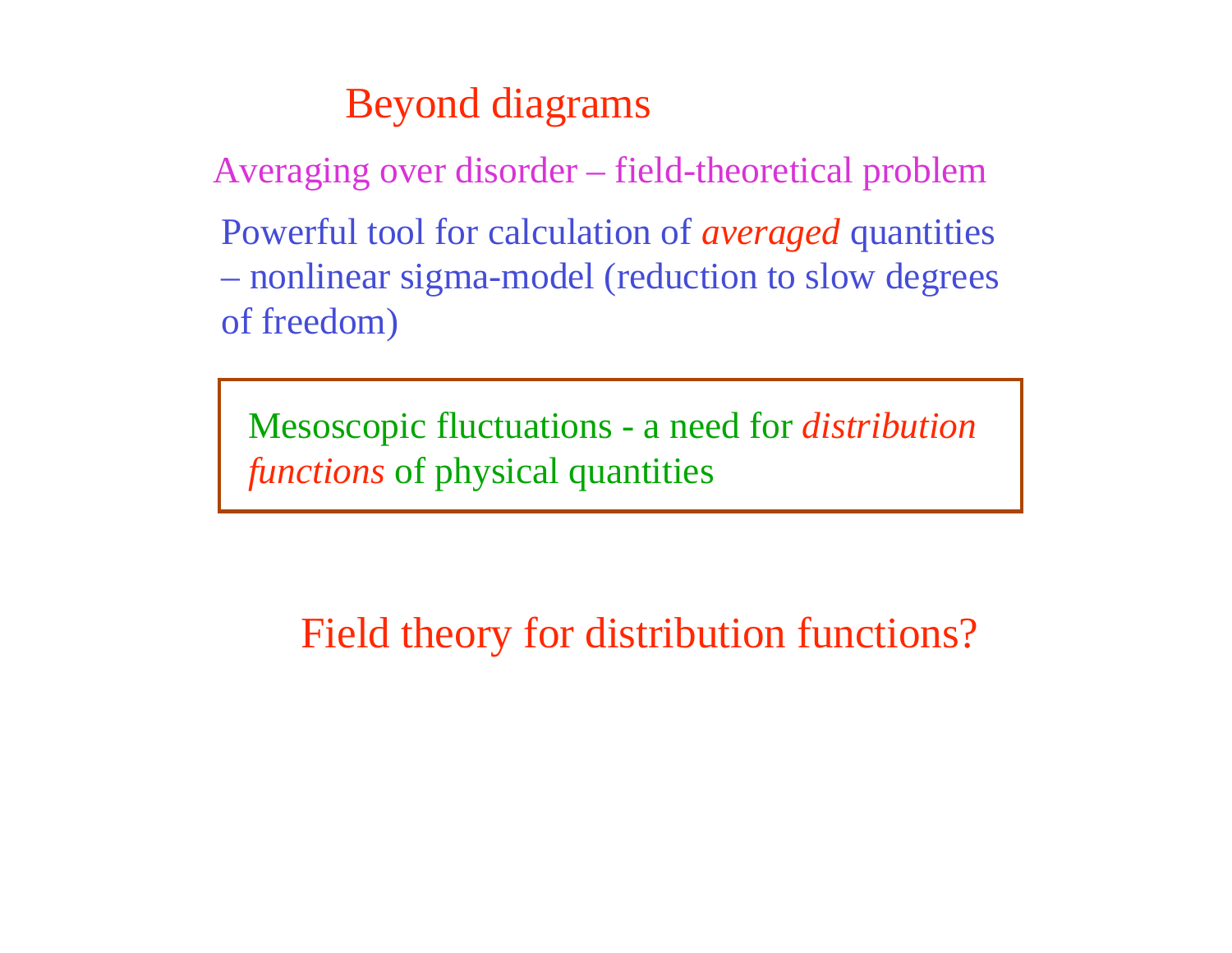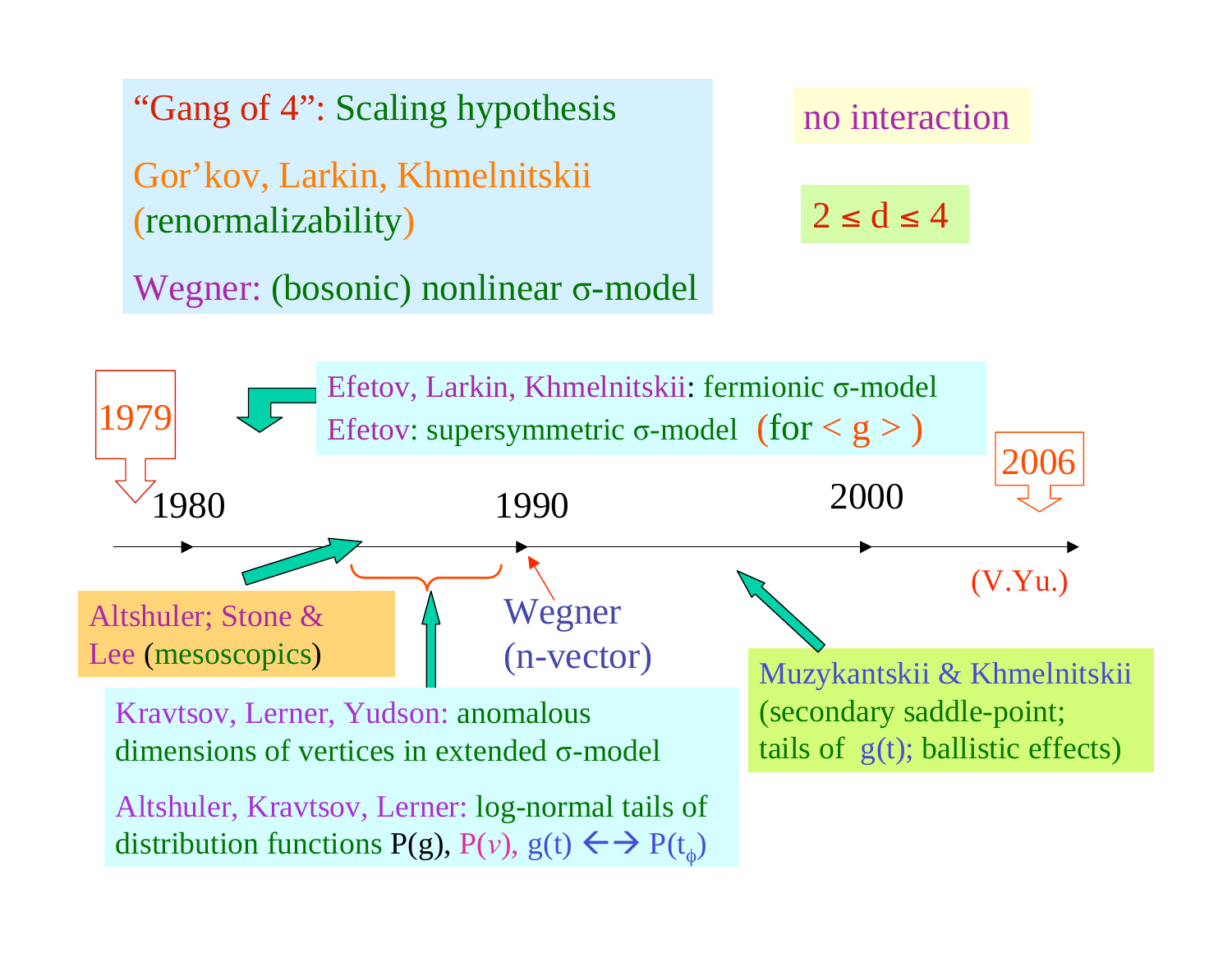# **Content**

- Averaged quantities and nonlinear  $\sigma$ -model
- $\bullet$ [Instabilities in  $\sigma$ -model, averaged moments, and  $log$ normal tails of  $P(g)$ ,  $P(v)$ , and  $P(t_{\varphi})$  – sketch]
- [Secondary saddle-point approach and log-normal tails of  $P(t_0)$  - sketch]
- Field theory for  $P(v)$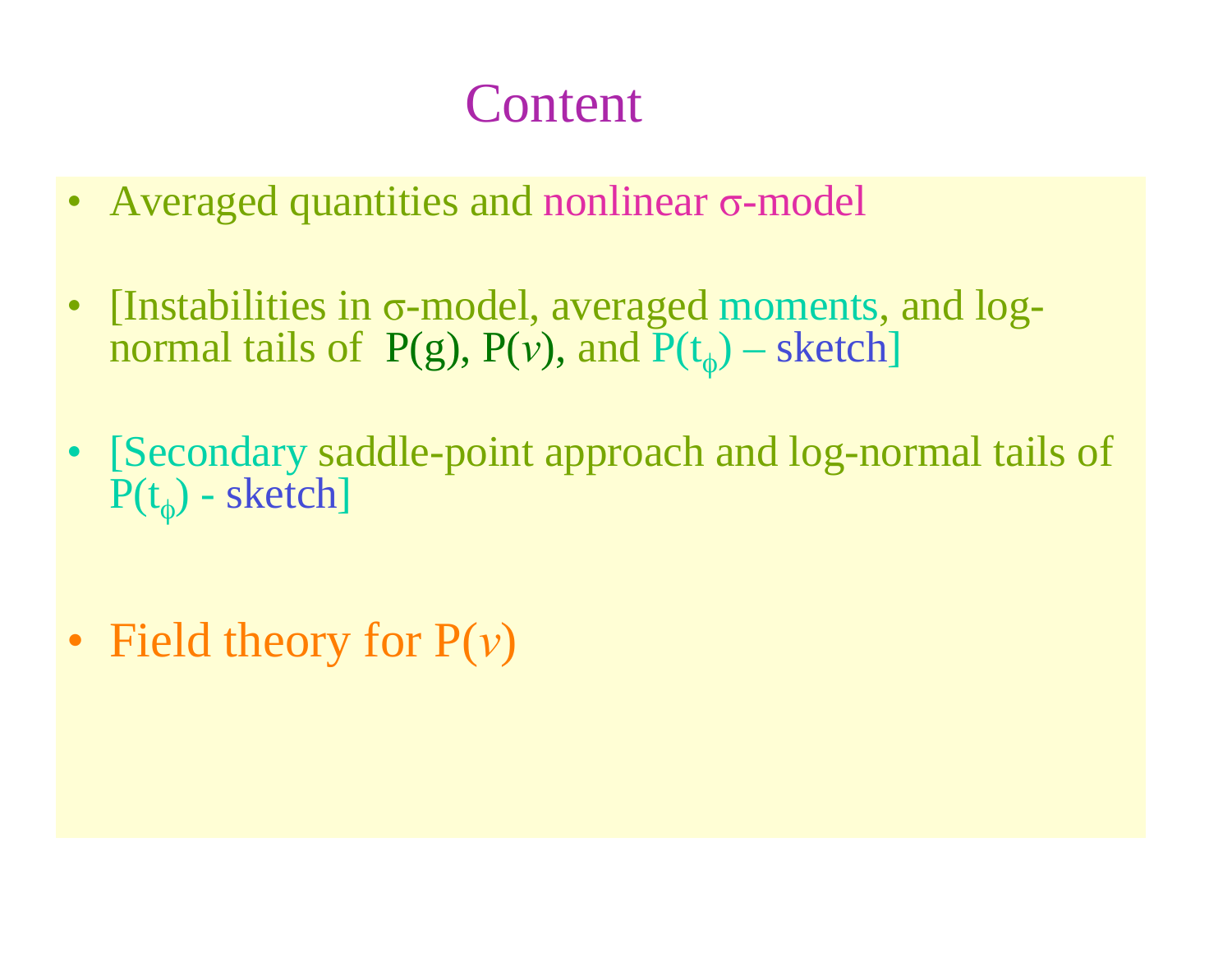# Field theory and nonlinear  $\sigma$ -model Basic object: Green's function

#### Primary representation:

 $G^{R,A}(\mathbf{r},\mathbf{r}') \propto \int d\Psi d\Psi^* \ \Psi(\mathbf{r}) \Psi^*(\mathbf{r}') \exp \left[\pm i\Psi^*(E-H_0-U\pm i\delta/2)\Psi\right]$ Primary variable: local field  $\Psi(r)$ 

Averaging over the Gaussian disorder is elementary!

Price for the absence of the denominator:

(Replica trick OR Shwinger-Keldysh contour, OR …)

"Supersymmetry" (Efetov):  $\Psi = (S, \eta)$ ;  $\eta$  - Grassmann variables: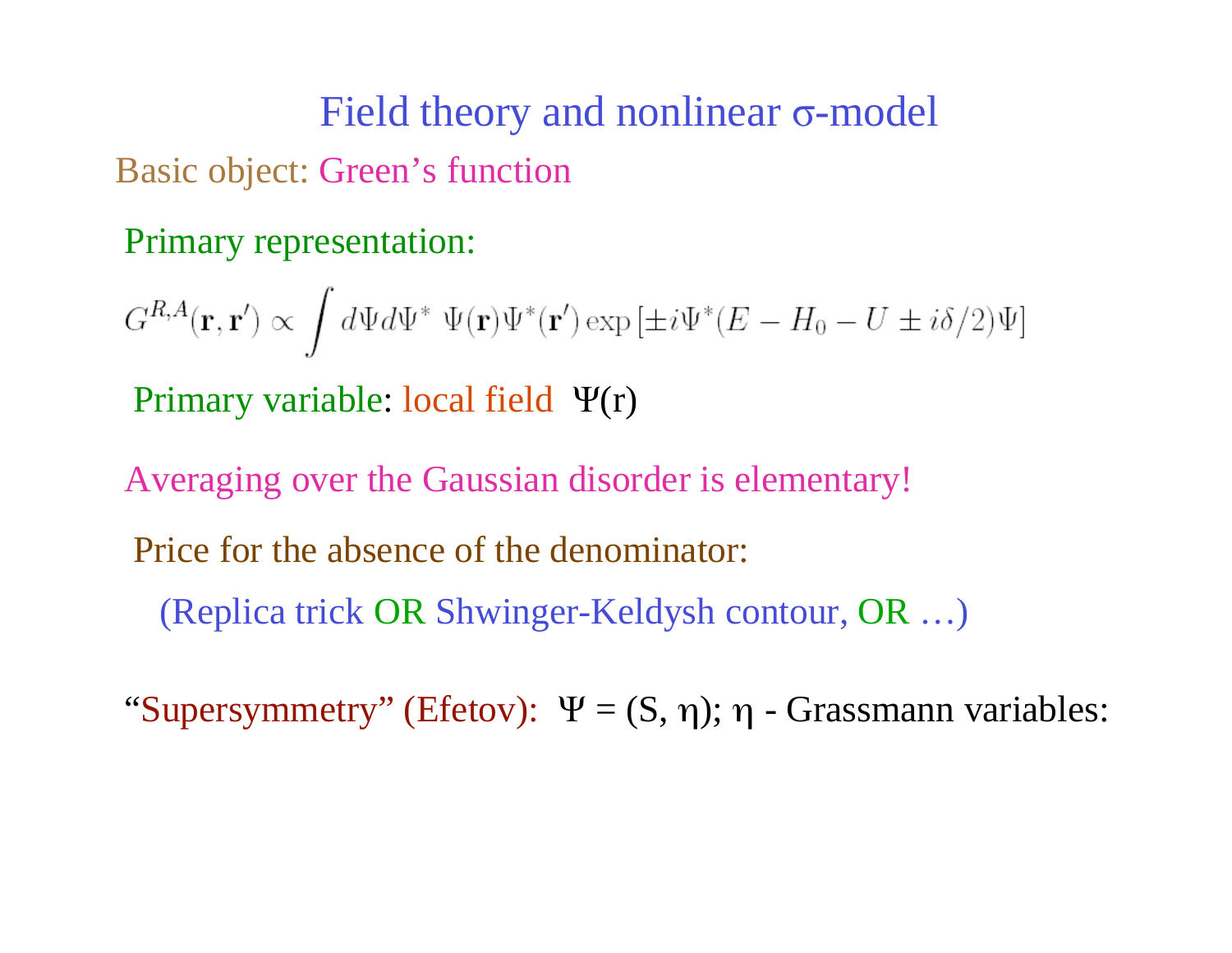$$
\int dS dS^* \exp[\pm iS^*(M \pm i\delta)S] \propto [\det(M \pm i\delta)]^{-1}
$$
  

$$
\int d\eta d\eta^* \exp[\pm i\eta^*(M \pm i\delta)\eta] \propto \det(M \pm i\delta)
$$

 $\int d\Psi d\Psi^* \exp[\pm i\Psi^*(M \pm i\delta)\Psi] = 1$ 

 $\propto \int D[\Psi, \Psi^*]\Psi(r)\Psi^*(r') \exp[\pm i\Psi^*(E-\Psi)$  $G^{R(A)}(r, r'; E) \propto \int D[\Psi, \Psi^*]\Psi(r)\Psi^*(r')\exp[\pm i\Psi^*(E - H_0 - U \pm i\delta)\Psi]$ 

$$
\Psi^{a} (a = R, A) ; \Psi^{*} \rightarrow \bar{\Psi} = K \Psi^{*} ; K = (\Lambda, I) ; \Lambda = \begin{pmatrix} 1 & 0 \\ 0 & -1 \end{pmatrix} \equiv \Lambda_{z}
$$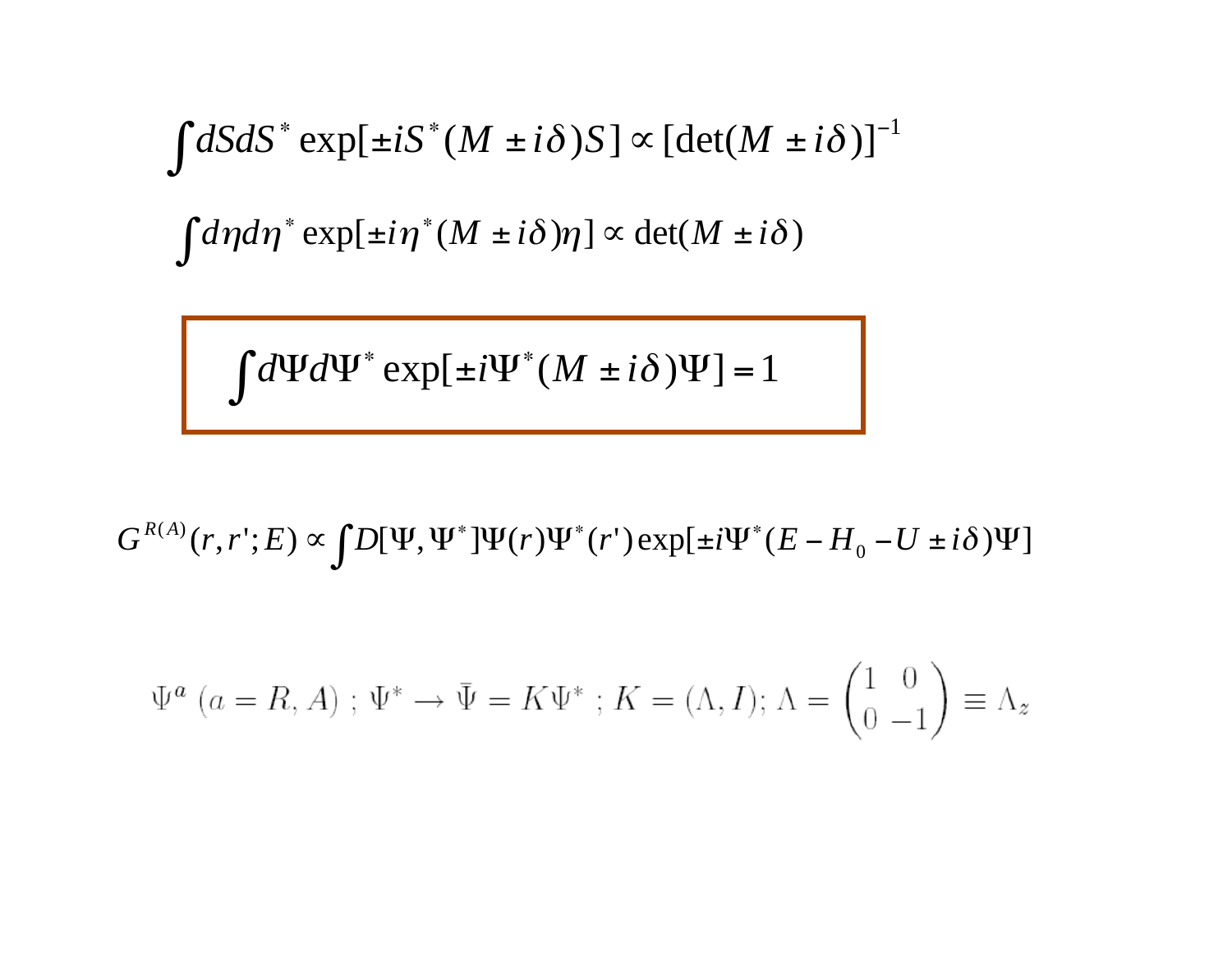$$
g(\omega) \propto \int D\Psi D\overline{\Psi}[\ldots] \exp[i\overline{\Psi}(E - H_0 - U + \frac{\omega + i\delta}{2} \Lambda_z)\Psi]
$$

Averaging over disorder

$$
\langle U(r)U(r') = \gamma \, \delta(r-r') \quad 1/\tau = 2\pi v_d \gamma
$$

$$
\langle \exp[-i\Psi(r)U(r)\Psi(r)] \rangle = \exp[-\frac{\gamma}{2}(\bar{\Psi}(r)\Psi(r))^2]
$$

Hubbard-Stratonovich decoupling

$$
Q(r) \sim <\Psi(r)\otimes \overline{\Psi}(r)>
$$



 $StrM = TrM^{bb} - TrM^{ff}$  $\leq g(\omega) > \infty$   $\int DQD\overline{\Psi}D\Psi \exp\{i\overline{\Psi}[E + (\omega + i\delta)\Lambda_z/2 - H_0 + iQ/(2\tau)]\Psi - \pi\nu/(8\tau)\text{Str}Q^2\}$ 

"Primary" saddle-point:  $Q^2 = I$ ;  $Q = VA$ ,  $V^{-1}$ 

 $< g(\omega) > \propto \int_{Q^2 = I} \mathcal{D} Q(r) \; [\ldots] \exp \left[ -\underline{\mathrm{Str}} \ln \left( E + (\omega + i \delta) \Lambda/2 - H_0 + i Q/2 \tau \right) \right]$ 

symmetry breaking term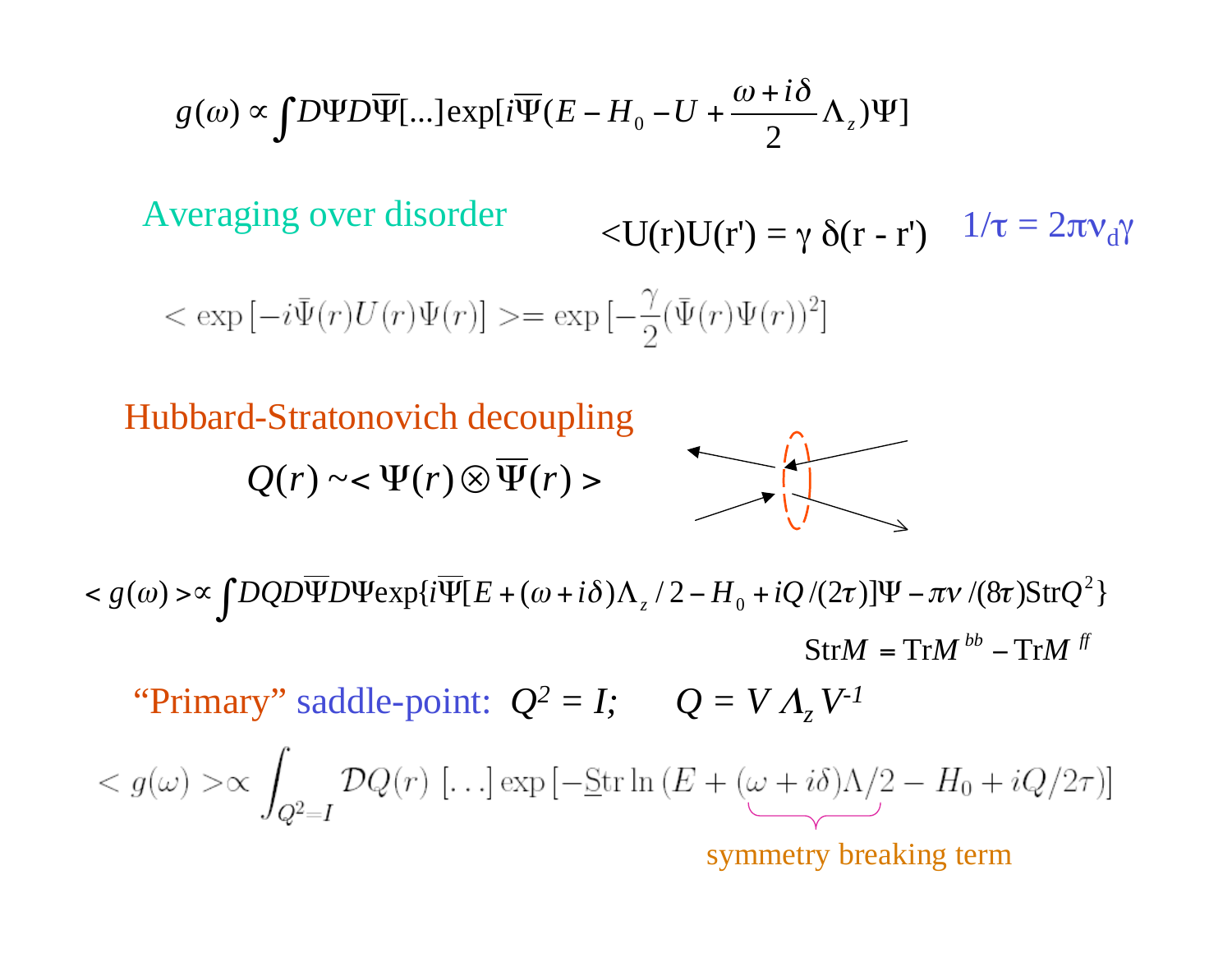"Hydrodynamic" expansion  $(\omega \tau, 1/L << 1)$ :

Str ln {…} = -(d D/4) Str{ (Q)2 + 2i/D zQ usual -model + c1l2 (Q)4 + c2l2 (2 Q)2 + c3 2/D (zQ)2 + …} "extended"

$$
\langle g(\omega) \rangle = \int \dots \exp\left[\frac{\pi v_d D}{4} \int \text{Str}\{(\nabla Q)^2 + 2i\frac{\omega}{D} \Lambda_z Q\} dr\right] DQ(r)
$$
\n
$$
\int \frac{d\omega}{d\omega} d\omega = 2\pi \frac{D}{\Delta L^2} = 2\pi \frac{E_c}{\Delta} = g \gg 1
$$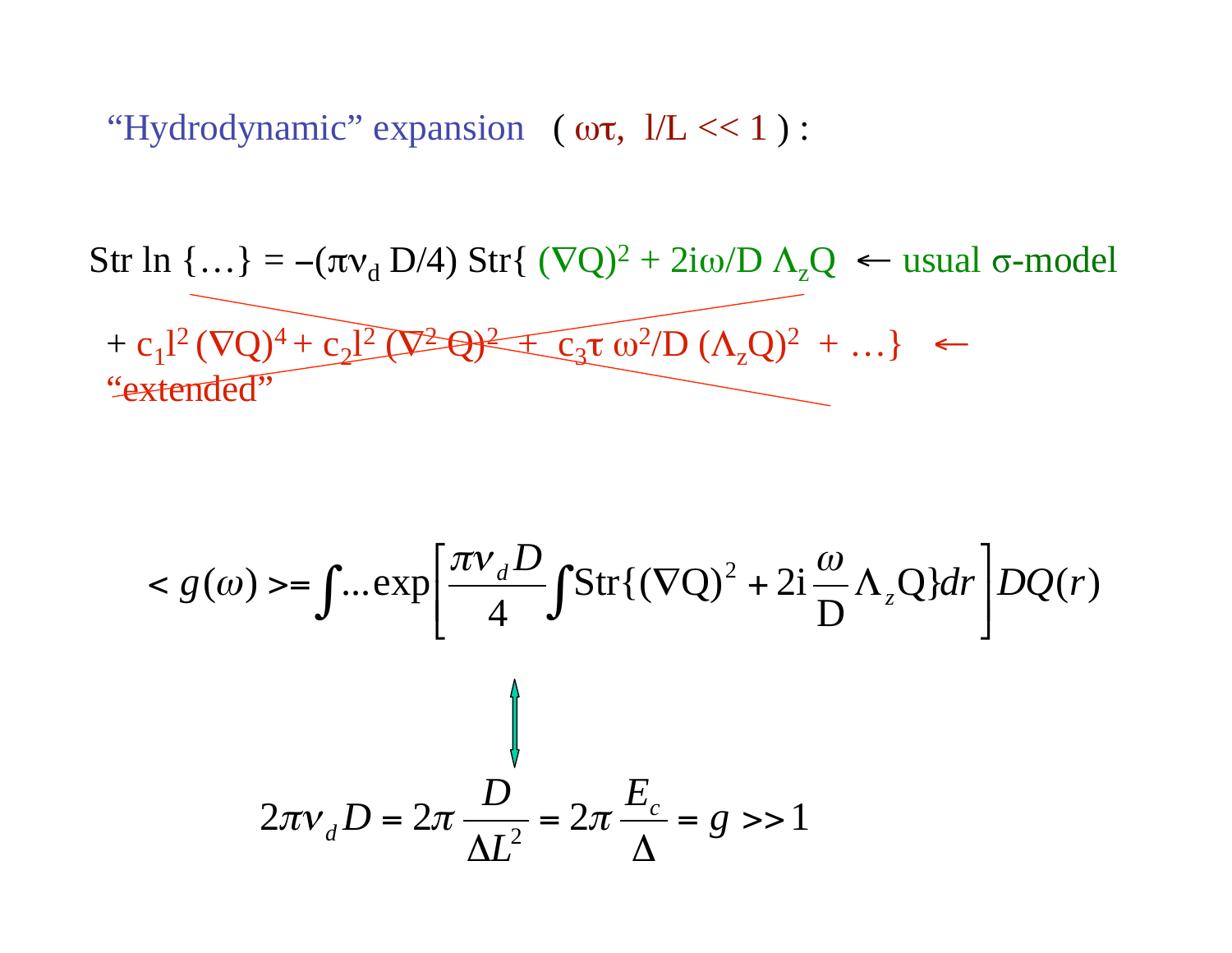Moments  $\langle g^n \rangle, \langle v^n \rangle$  (modifications:  $\Psi \to \Psi_i$ ;  $Q \to Q_{ij}$ ; i,j = 1, ..., n )

"Hydrodynamic" expansion ( $\omega\tau$ ,  $1/L \ll 1$ ):

Str ln {...} =  $-(\pi v_d D/4)$  Str{  $(\nabla Q)^2 + 2\omega/D \Lambda_z Q + \epsilon$  usual  $\sigma$ model  $+ c_1 l^2 (\nabla Q)^4 + c_2 l^2 (\nabla^2 Q)^2 + c_3 \tau \omega^2/D (\Lambda_z Q)^2 + ...$   $\leftarrow$ "extended"

Anomalies (KLY)

RG transformation of additional scalar vertices

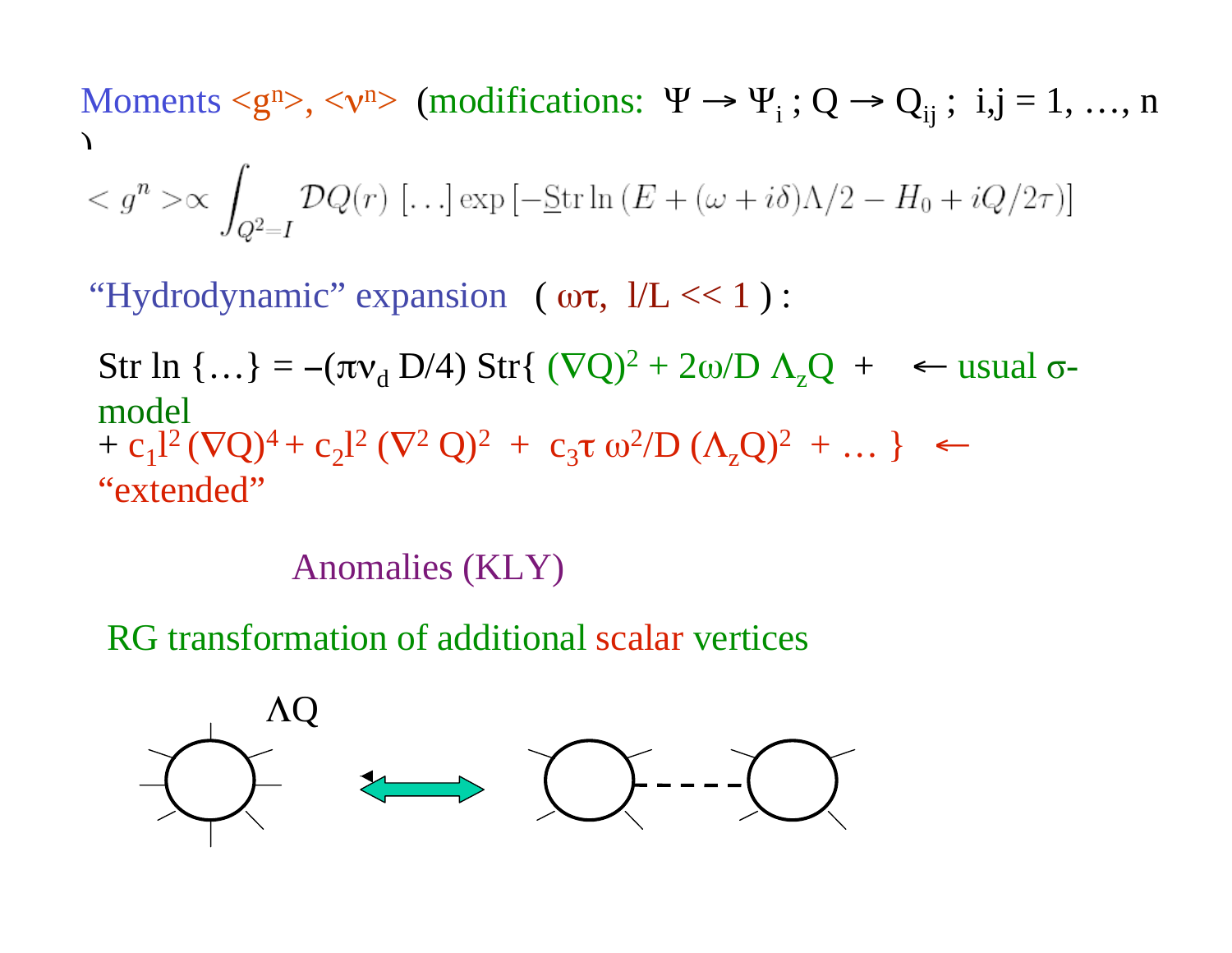RG transformation of additional vector vertices (KLY 1988-89)



Conformal structure:  $\nabla_{\pm} Q = \nabla_{\mathbf{x}} Q \pm i \nabla$ y Q

 $d = 2$ 

 $G$ radient vertex:  $z_n\text{Str}\{(\nabla_{_+}Q\nabla_{_-}Q)^n\}$ 

Growth of charges:  $\vert z_n \sim z_n(0) \exp \left[ u (n^2 - n) \right]$ 

 $\mathfrak{u}=(1/\pi \mathrm{g})\, \ln(\mathrm{L/l}) << 1$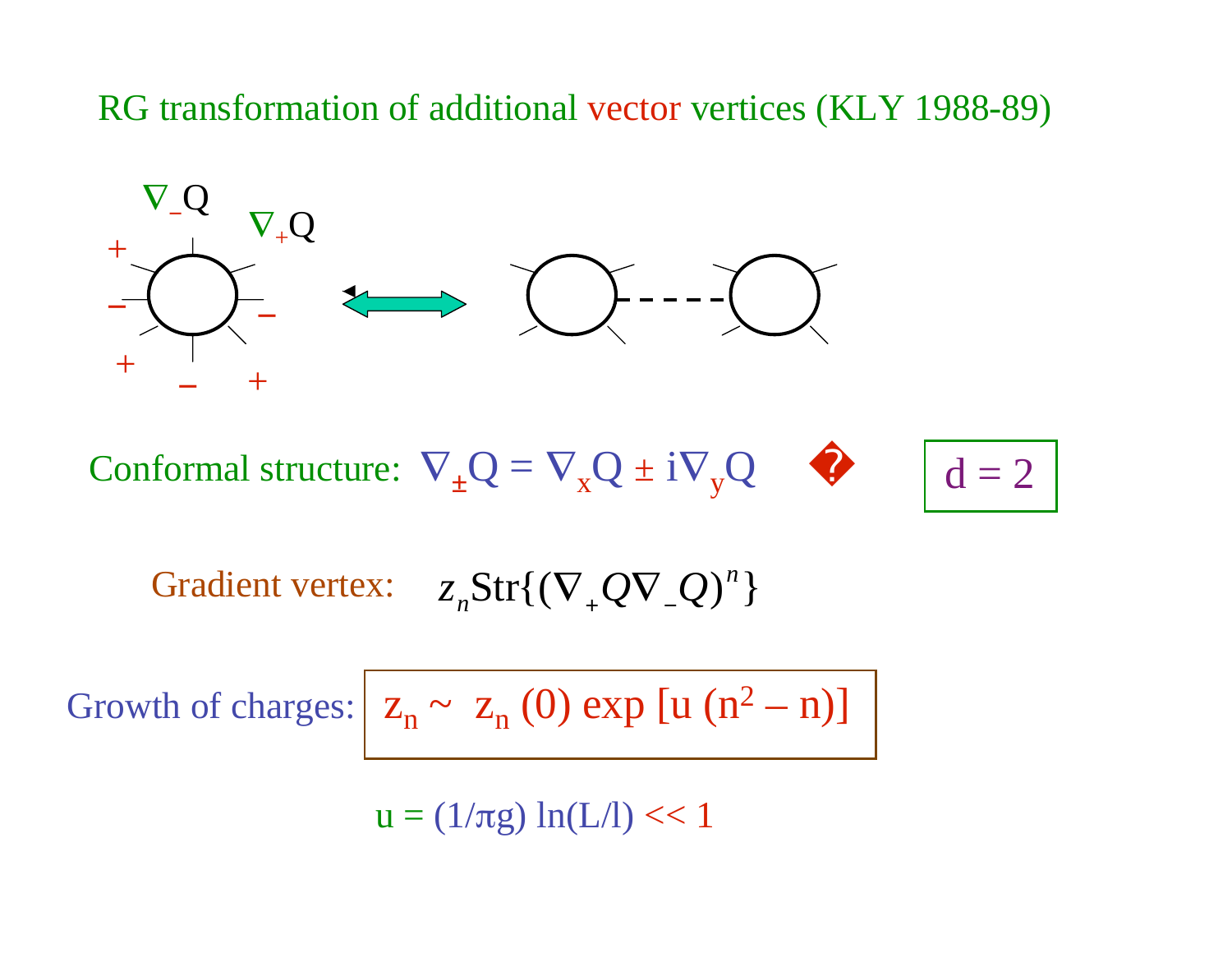AKL: Growth of cumulant moments:

$$
\langle (\delta g/g)^n \rangle_c \sim \langle (\delta v/v)^n \rangle c \sim g^{1-n} (l/L)^{2(n-1)} \exp [u (n^2 - n)],
$$
  
 $n > n_0 \sim u^{-1} \ln (L/l) \sim g ;$   
 $\sim g^{2-2n}, \quad n < n_0$ 

Log-normal asymptotics of distribution functions:

 $P(x) \sim \exp[-(1/4u) \ln^2(x/\tau \Delta)], \quad x = \delta v/v > 0 \quad OR \quad \delta g/g > 0$ 

 $\Delta=1/(\nu_{\rm d}\, {\rm L}^{\rm d})$ - mean level spacing  $\mathbf{u} = (1/\pi \mathbf{g}) \, \ln(\mathbf{L}/\mathbf{l})$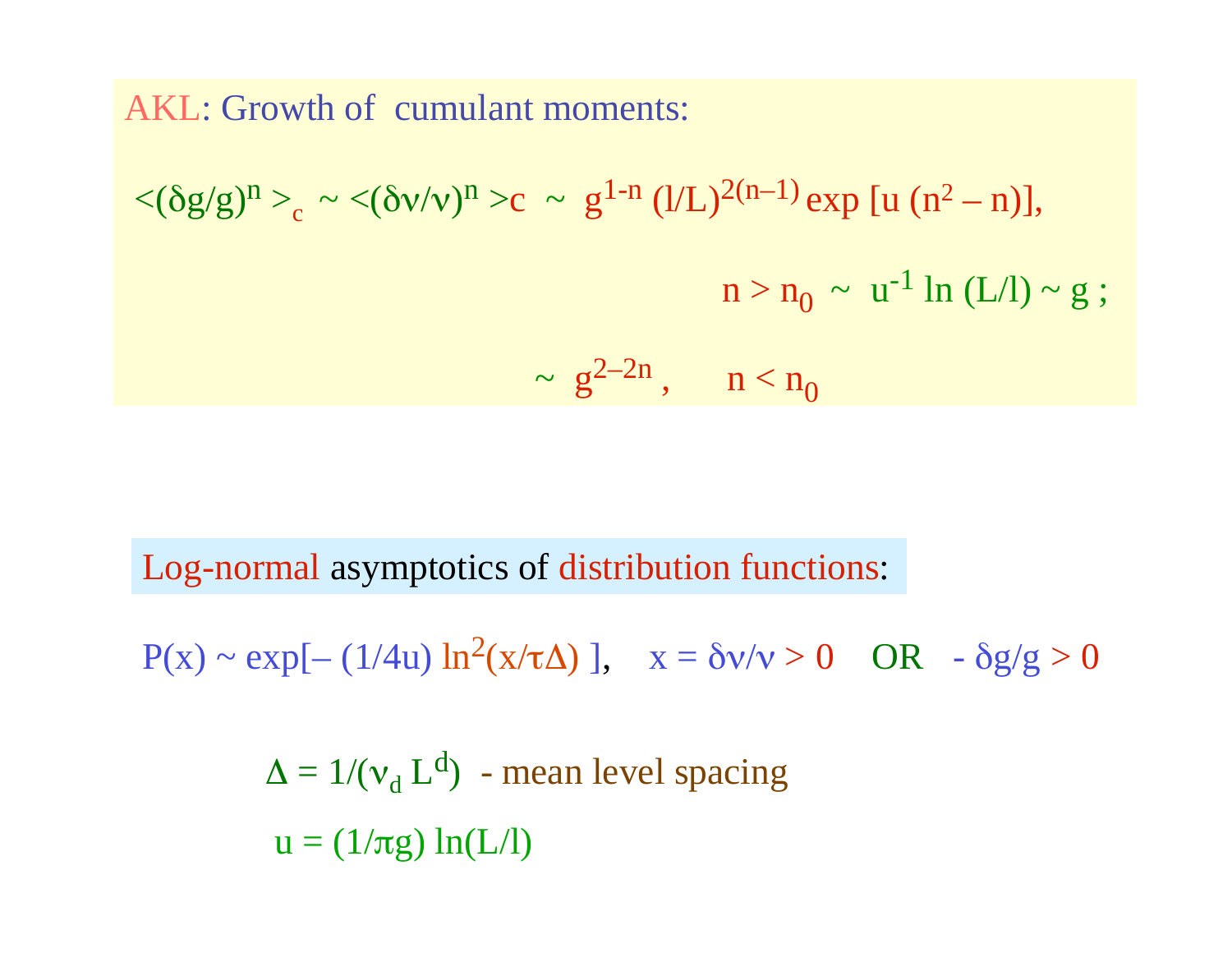AKL: Long-time current relaxation - distribution of relaxation times

Anomalous contribution to  $\langle g(\omega) \rangle \rightarrow$ 

log-normal asymptotics of  $\langle g(t) \rangle$ 

 $\langle g(t) \rangle - g_0 \exp[-t/\tau] \sim \exp[-(1/4u) \ln^2(t/\tau g)] \sim ! \exp[-t/t_\phi] P(t_\phi) dt_\phi$ 

Distribution of relaxation times:  $P(t_{\phi}) \sim \exp[-(1/4u) \ln^2(t)]$ φ  $\pi)$  ]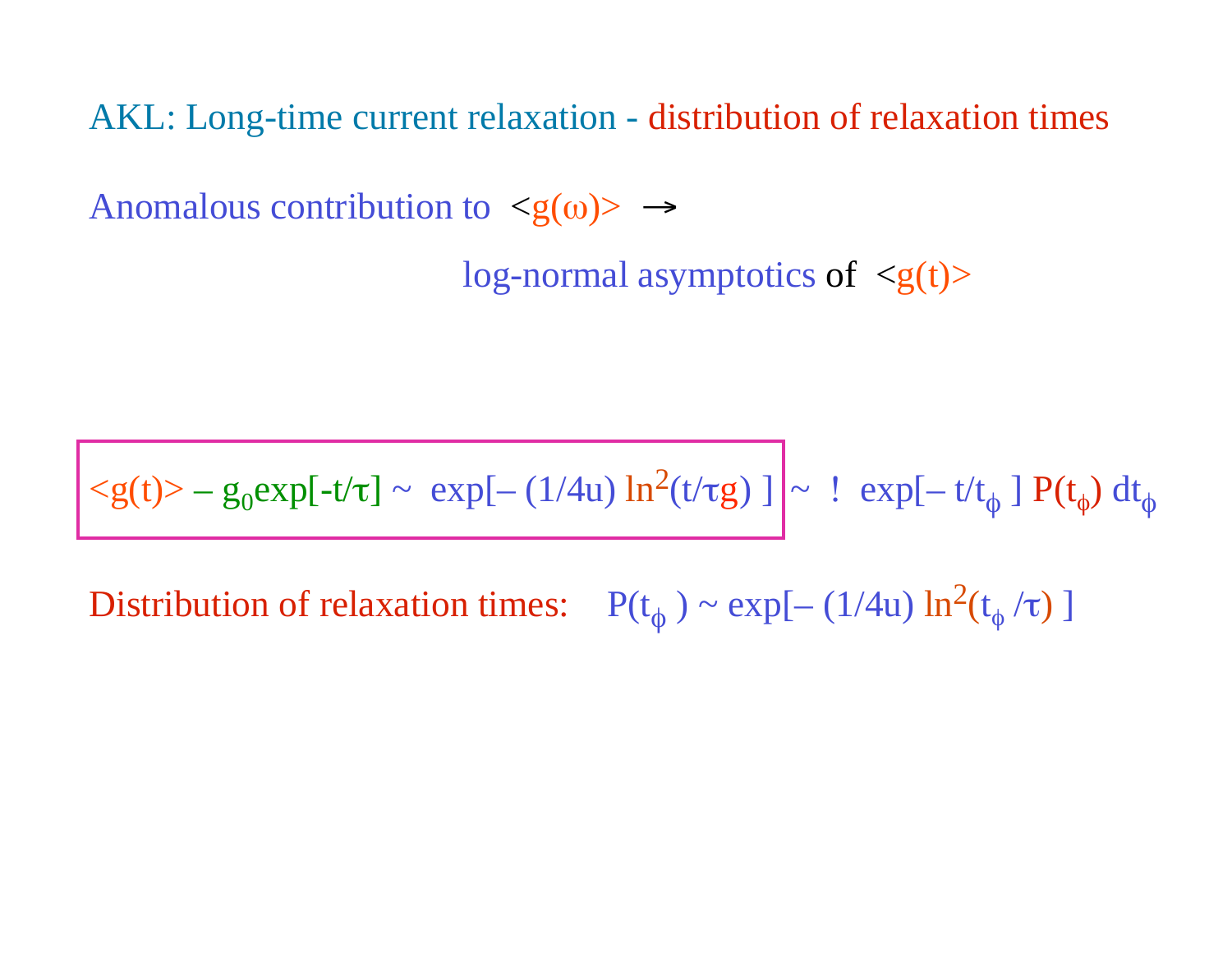Muzykantskii & Khmelnitskii: Secondary saddle-point approach

 $\langle g(t) \rangle = g_0 \exp(-t/\tau) + ! d\omega/2\pi \exp(-i\omega t)$ ! DQ [...] exp (- S[Q]),  $S[Q] = \pi v/4$ ! dr Str{ D(VQ)<sup>2</sup> + 2iωAQ }

 $g(t) - g_0 exp[-t/\tau] \sim exp[-(1/4u) ln^2(t/\tau g)] - ?$ 

 $\omega \Lambda Q$  $Q^2 = I$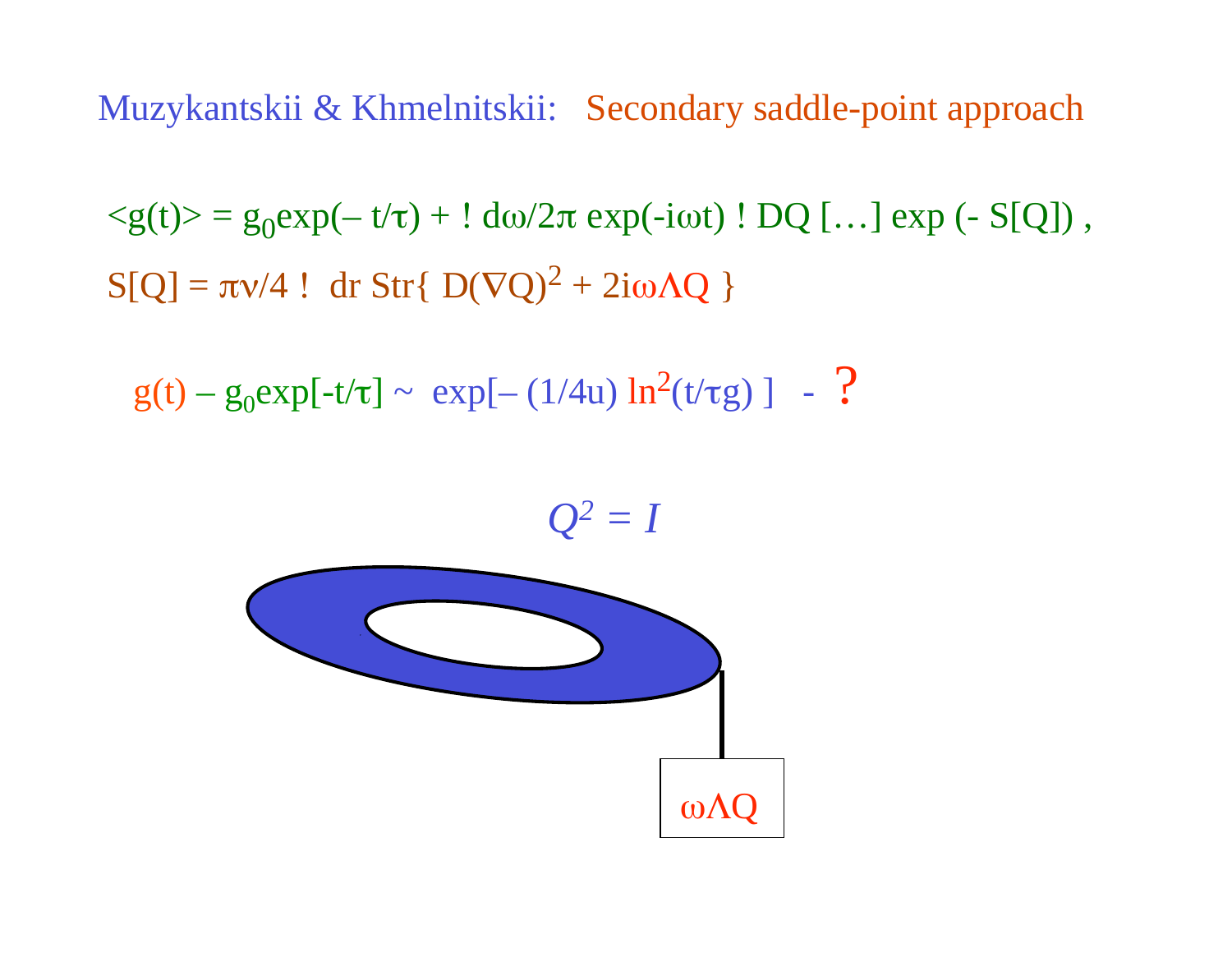$\langle g(t) \rangle = g_0 \exp(-t/\tau) + 1 \, d\omega/2\pi \exp(-i\omega t)$  ! DQ [...]  $\exp(-S[Q])$ ,  $S[Q] = \pi v/4$ ! dr Str{ D(VQ)<sup>2</sup> + 2iωAQ }

Saddle-point equation:

 $2D\nabla(Q\nabla Q) + i\omega[\Lambda, Q] = 0$ 

Parametrization:  $Q = VHV^{-1}$ ;  $H = H(\theta, \theta_F)$ 

Saddle-point equation for  $\theta(r)$ :  $\nabla^2 \theta + \kappa^2 \sinh \theta = 0$ ;  $\kappa^2 = i\omega/D$ 

Boundary conditions:  $\theta|_{\text{leads}} = 0$ ;  $\nabla_n \theta|_{\text{insulator}} = 0$ 

Integration over  $\omega \rightarrow$  self-consistency equation:

! dr/L<sup>d</sup> [cosh  $\theta - 1$ ] = t $\Delta/\pi$  ( $\Delta$  $(\Delta$  - mean level spacing)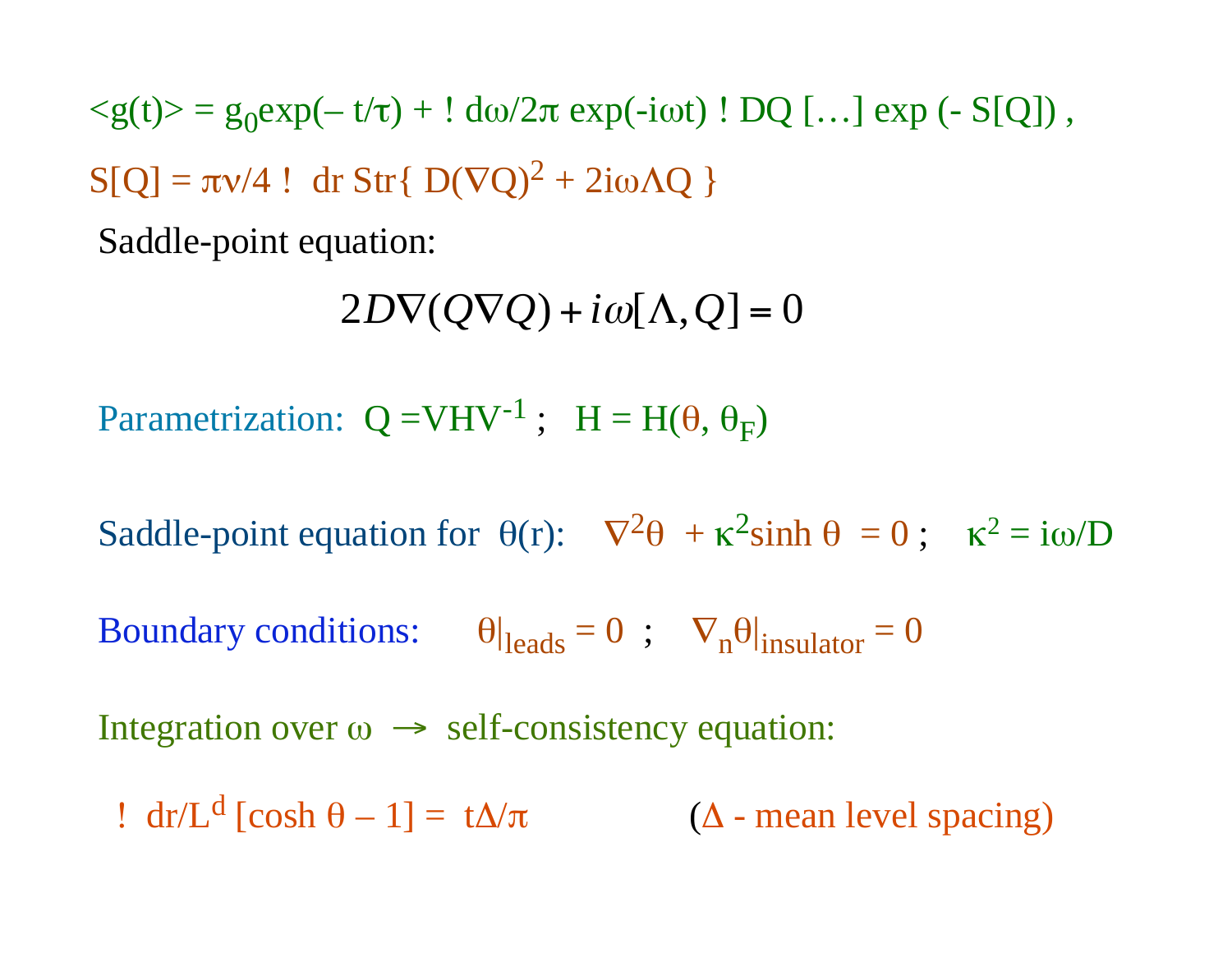d=2 , disk geometry (Mirlin):

 $\theta = \theta(r)$  - singular at  $r \rightarrow 0$  at very large t (breakdown of the diffusion approximation!)



Coincides with the RG result of AKL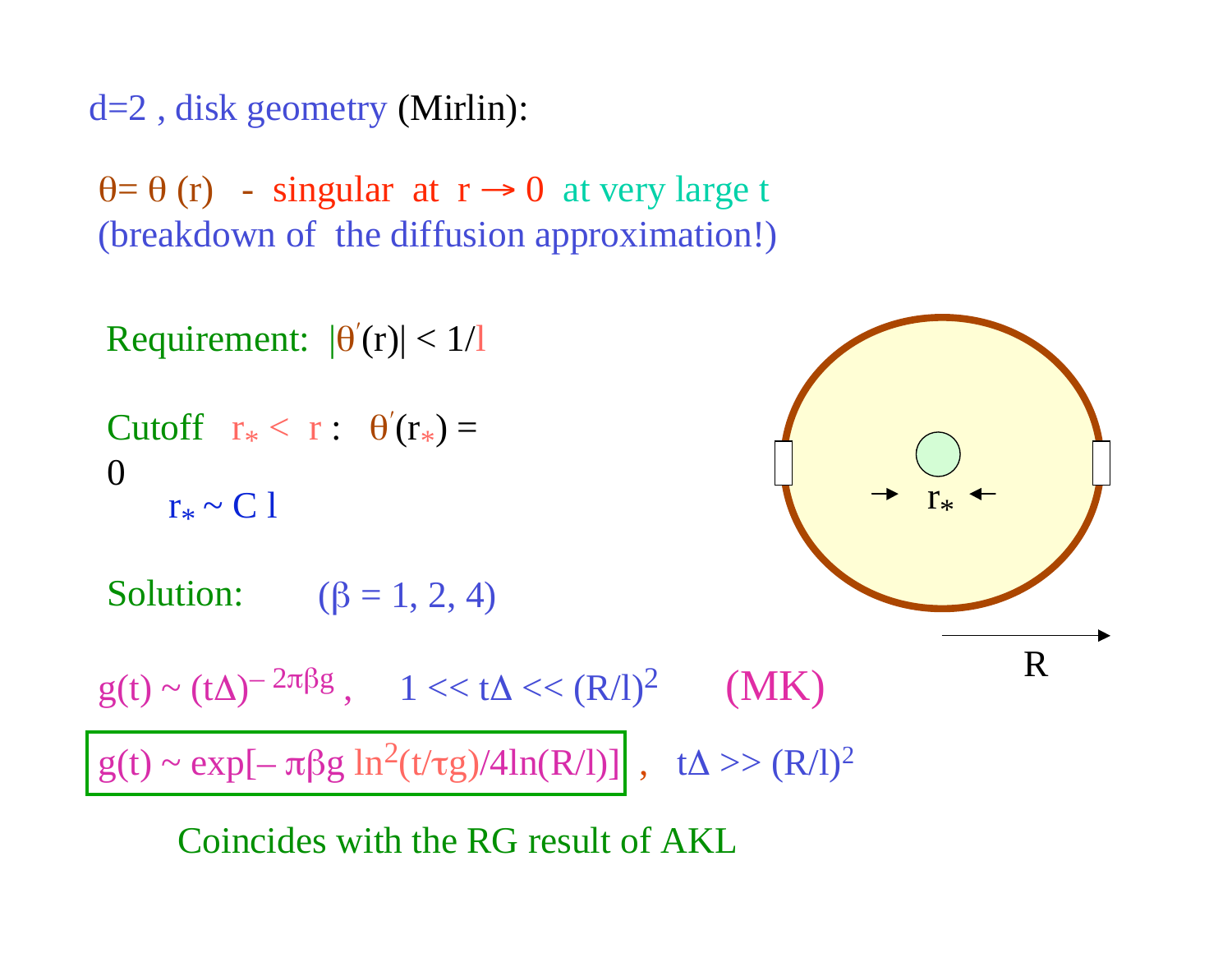However, no alternative way for  $P(v)$  and  $P(g)$ (no field theory for  $P(v)$  and  $P(g)$  !)

Wanted:

Field theory for distribution function

Requirements:

disorder averaging

slow functional description

RG analysis

non-perturbative solutions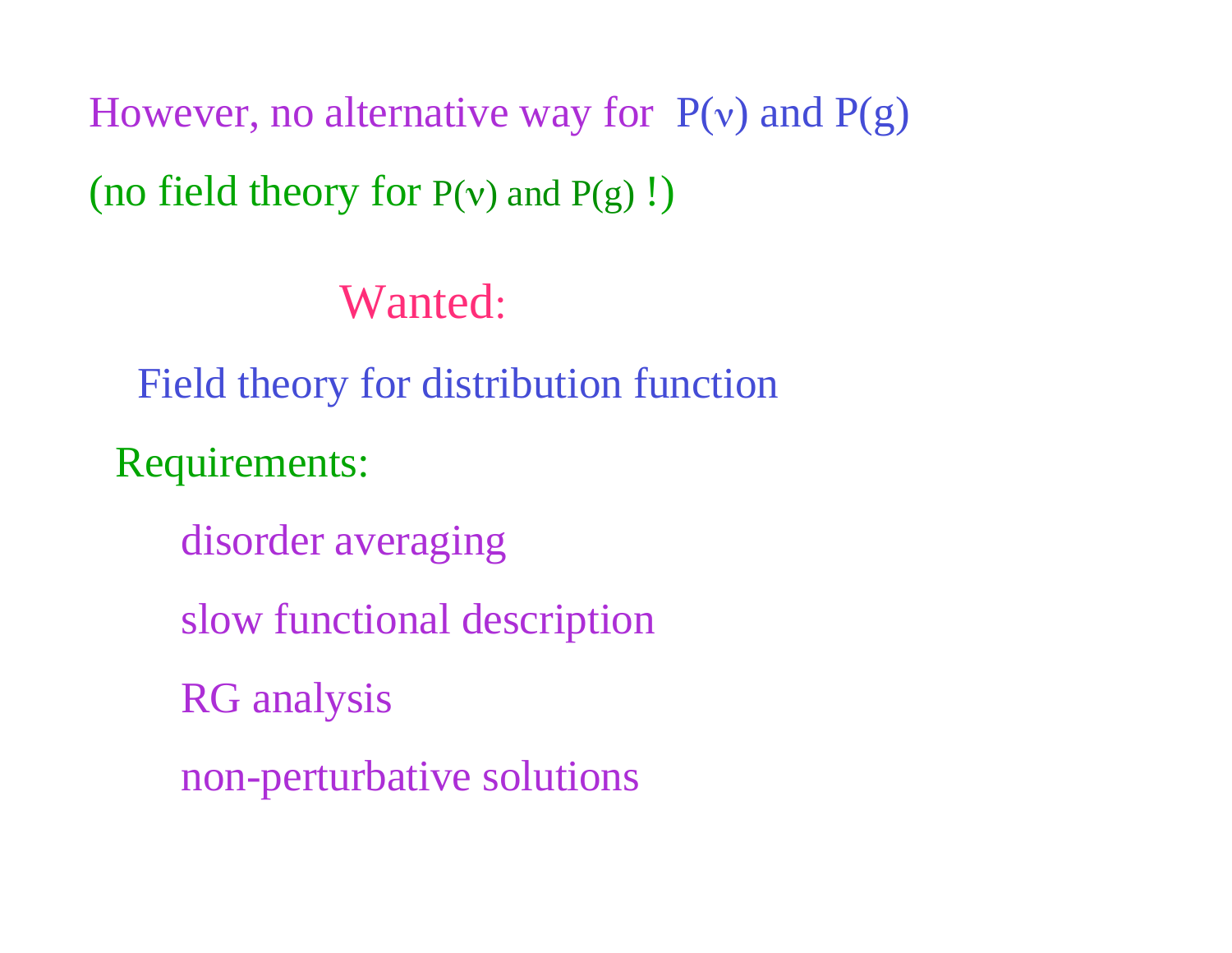Not every representation is suitable!

For instance:

 $P(\mathcal{V}) = < \delta(\mathcal{V})$  $-\nu(E))$  >  $\nu(E) = L^{-d} \sum_{m} \delta(E - E_m) = i/(2\pi L^d) \text{Tr} \{ [ G^R(E) - G^A(E) ] \}$  $G^{R,A}(\mathbf{r},\mathbf{r}') \propto \int d\Psi d\Psi^* \Psi(\mathbf{r}) \Psi^*(\mathbf{r}') \exp\left[\pm i\Psi^*(E-H_0-U\pm i\delta/2)\Psi\right]$ 

Horrible!!!..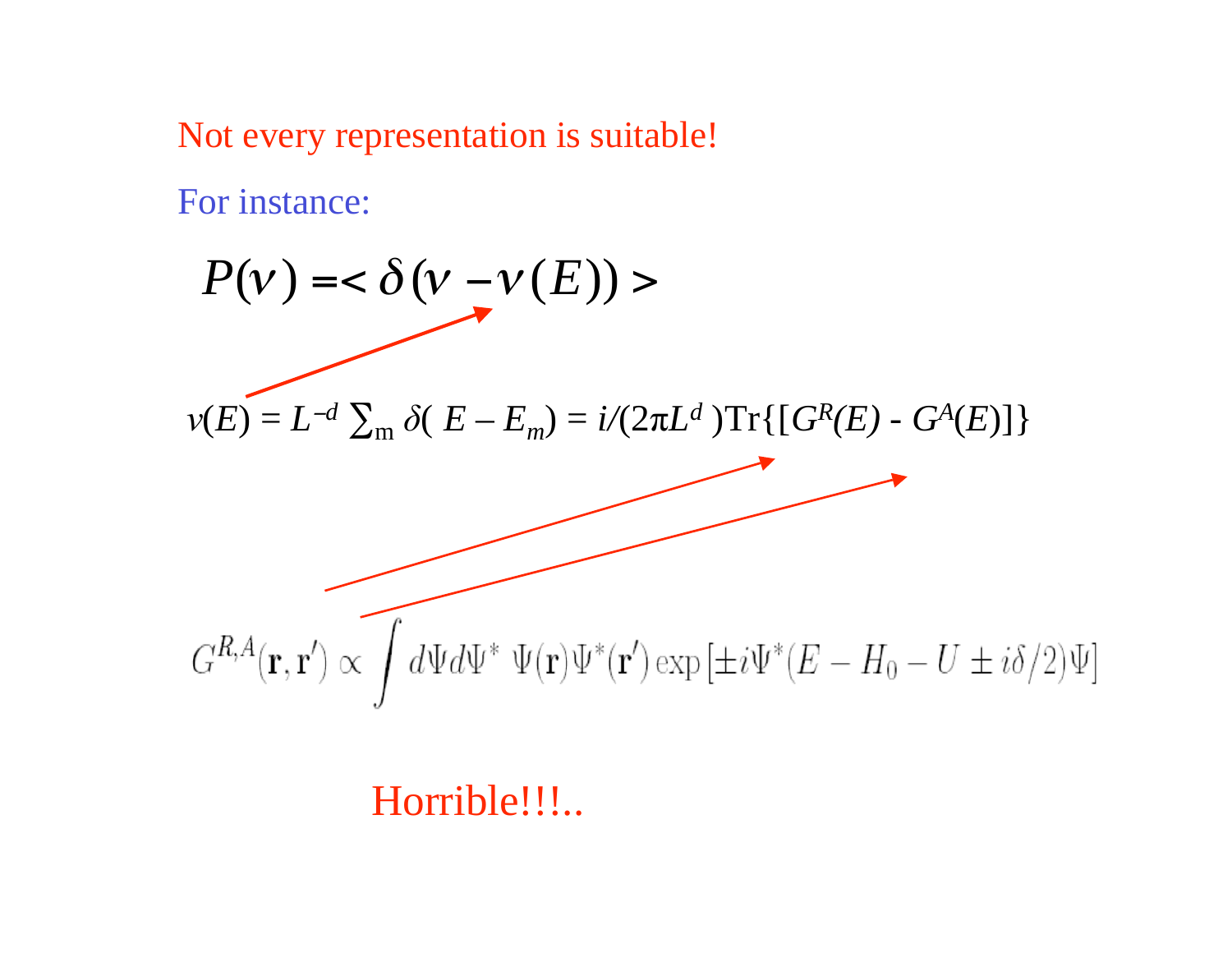**Primary representation for the characteristic function**  
\n
$$
\langle \exp[-s\mathbf{v}/\overline{\mathbf{v}}] \rangle = \mathcal{P}_{\nu}(s) = \int \mathcal{D}[\bar{\Psi}, \Psi] < e^{i[\bar{\Psi} \mathcal{M} \Psi - \sqrt{\delta}(\bar{\mathcal{B}} \Psi + \bar{\Psi} \mathcal{B})]} \rangle
$$
\n
$$
\bar{\Psi}_{\mathbf{r}_1 \mathbf{r}_2} \text{ and } \Psi_{\mathbf{r}_1 \mathbf{r}_2} \quad \text{bi-local primary superfields;} \quad \tilde{s} = s\tau \Delta/(2\pi)
$$
\n
$$
\Psi = (S^R, S^A; \xi^R, \xi^A)^t \qquad \bar{\Psi} = \Psi^+ \hat{K} \qquad \mathbf{K} = \text{diag}\{\Lambda, \mathbf{I}\}
$$
\nExplicitly: 
$$
\bar{\Psi} \mathcal{M} \Psi = \bar{\Psi}_{\mathbf{r}_2 \mathbf{r}_1} \mathcal{M}_{\mathbf{r}_1 \mathbf{r}_2; \mathbf{r}_3 \mathbf{r}_4} \Psi_{\mathbf{r}_4 \mathbf{r}_3}
$$
\n
$$
\mathcal{M}_{\mathbf{r}_1 \mathbf{r}_2; \mathbf{r}_3 \mathbf{r}_4} = \delta_{\mathbf{r}_2 \mathbf{r}_3} \tau [E - H + i \delta \Lambda_z / 2]_{\mathbf{r}_1 \mathbf{r}_4}
$$
\n
$$
\mathcal{B}^{\alpha}_{\mathbf{r}_1 \mathbf{r}_2} = B \delta_{\mathbf{r}_1 \mathbf{r}_2} \delta_{\alpha b} \text{ (and similarly for } \bar{\mathcal{B}})
$$
\n
$$
B \circ \bar{B} = \Omega = \Lambda_z + i \Lambda_y
$$
\n
$$
\text{We choose } \bar{B} = \text{diag}(1, 1) \text{ and } B = \text{diag}(1, -1)^t
$$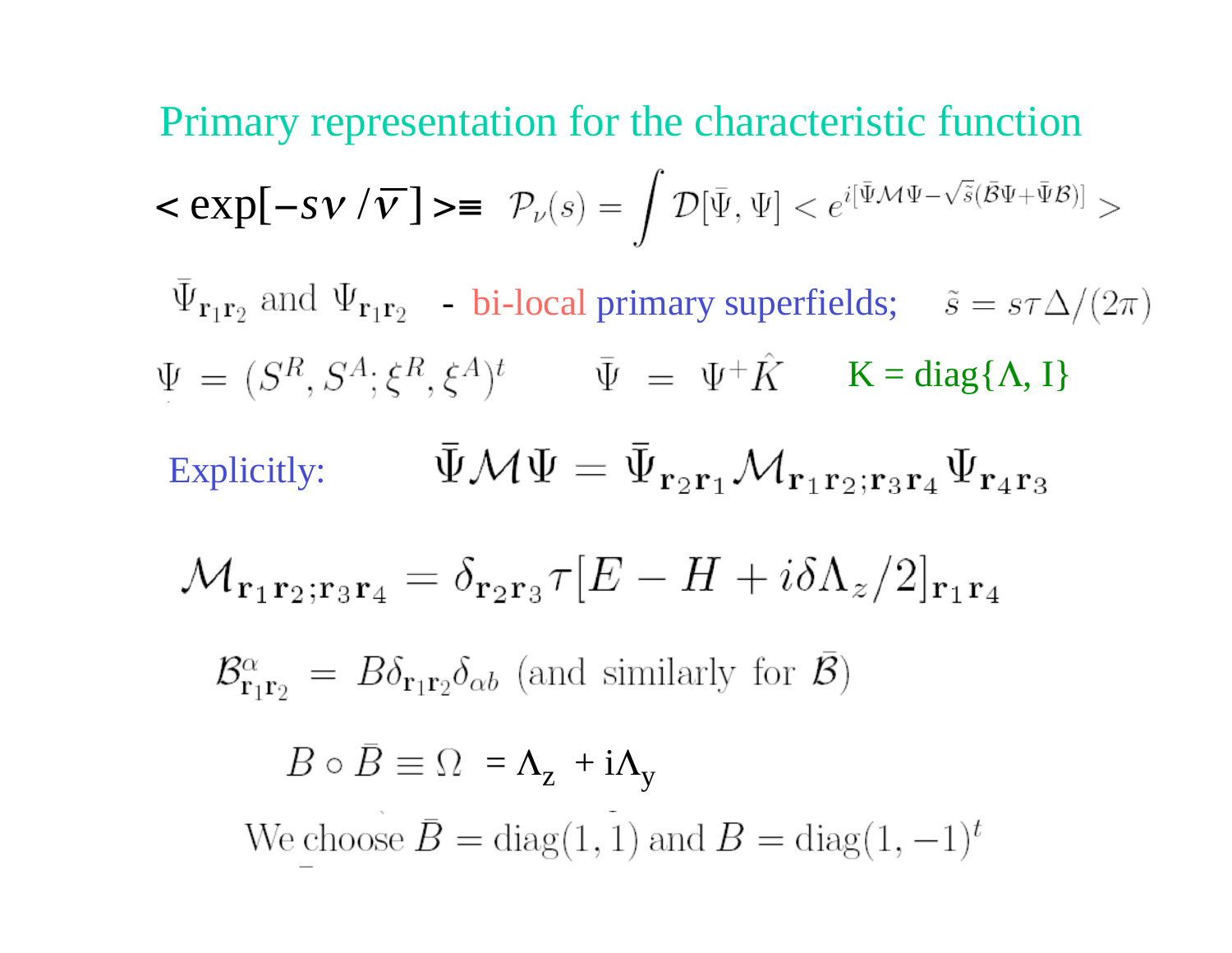$$
\mathcal{P}_\nu(s)=\int \mathcal{D}[\bar{\Psi},\Psi]
$$

Integrating  $\overline{\Psi}, \Psi$  Shift:  $\Psi \rightarrow \Psi + \sqrt{\tilde{s}} M^{-1}B$ over  $P_v(s) = \exp[-\text{Str}\{M\} - i\tilde{s} \overline{B}M^{-1}B]$  $\overline{\phantom{a}}$ 

=0, due to supersymmetry

 $\overline{B}M^{-1}B = \text{Tr}\{[\tau(E - H + i\delta\Lambda_z/2)]^{-1}(\Lambda_z + i\Lambda_y)\} = \tau^{-1}\text{Tr}\{G^R(E) - G^A(E)\}$ 

$$
v(E) = i/(2\pi L^d) \operatorname{Tr} \{ [G^R(E) - G^A(E)] \}
$$
  
\n
$$
\tilde{s} = s\tau \Delta/(2\pi) \qquad \Delta = 1/(\overline{v}L^d)
$$
  
\n
$$
i\tilde{s} \overline{B}M^{-1}B = \frac{s\tau}{\overline{v}} \frac{i}{2\pi L^d} \tau^{-1} \operatorname{Tr} \{ G^R(E) - G^A(E) \} = \frac{s v(E)}{\overline{v}}
$$

Finally:  $\mathcal{P}_{\nu}(s) \equiv \langle \exp[-s\nu/\bar{\nu}] \rangle$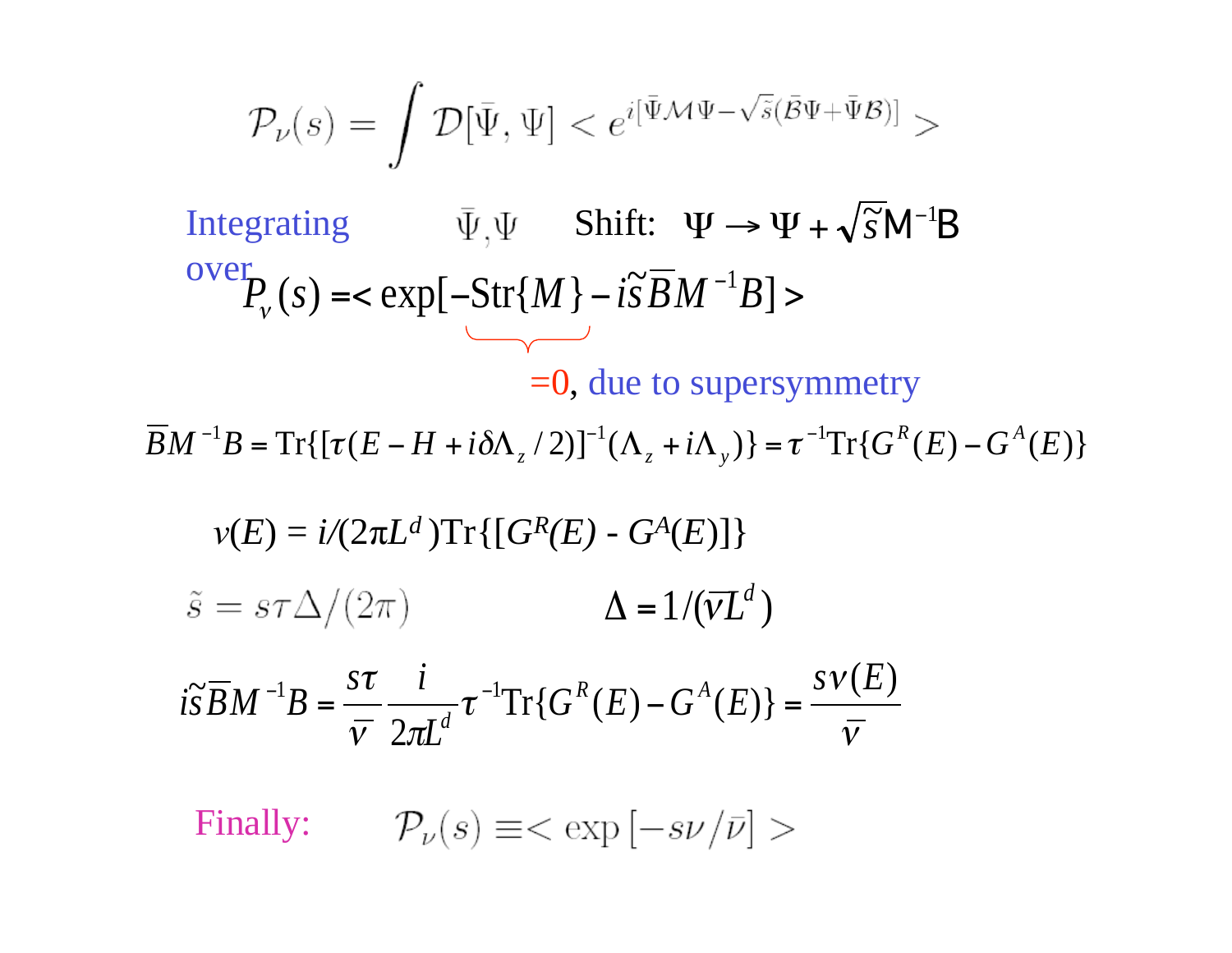"Physical sense" of the integration over bi-local variables  $\bar{\Psi}$ .  $\Psi$ "Averaged"  $\Psi$ :

$$
<\Psi_{_{r_1r_2}}>=\int D[\overline{\Psi},\Psi]\Psi_{_{r_1r_2}}\exp\{i[\overline{\Psi}M\Psi-\sqrt{\widetilde{s}}(\overline{B}\Psi+\overline{\Psi}B)]\}
$$

 $\langle \Psi_{r_1r_2} \rangle \propto M^{-1} B \propto \begin{pmatrix} G^R{}_{r_1r_2} & 0 \ 0 & G^A{}_{r_1r_2} \end{pmatrix} \begin{pmatrix} 1 \ -1 \end{pmatrix} = \begin{pmatrix} G^R{}_{r_1r_2} \ -G^A{}_{r_1r_2} \end{pmatrix}$  $\Psi \rightarrow \propto M^{-1}B \propto$  $\left(\begin{matrix} \frac{1}{r_1r_2} & \mathcal{O} \ 0 & G^A\frac{1}{r_1r_2} \end{matrix}\right) \left(\begin{matrix} \frac{1}{r_1r_2} \ -1 \end{matrix}\right) = \left(\begin{matrix} G^R\frac{1}{r_1r_2} \ -G^A\frac{1}{r_1r_2} \end{matrix}\right)$ 

Shift:  $\Psi \rightarrow \Psi + \sqrt{\tilde{s}} M^{-1}B$ 

Resume:

Integration runs over *"Green's functions space";*

"Classical trajectory" is the *physical* Green's function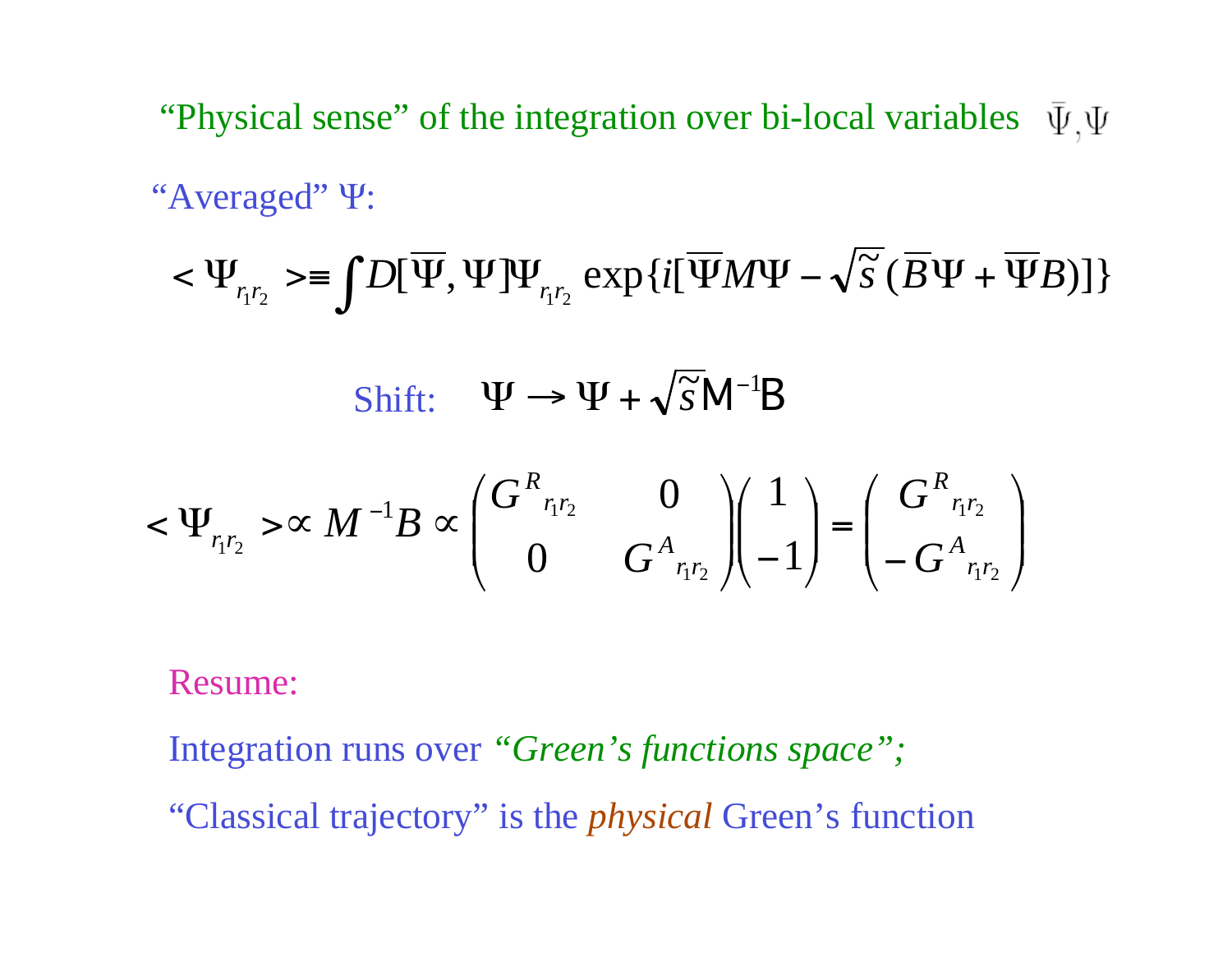Using the Primary Representation:

$$
\mathcal{P}_{\nu}(s) = \int \mathcal{D}[\bar{\Psi}, \Psi] < e^{i[\bar{\Psi}\mathcal{M}\Psi - \sqrt{\tilde{s}}(\bar{\mathcal{B}}\Psi + \bar{\Psi}\mathcal{B})]} > \\
\mathcal{M}_{\mathbf{r}_1 \mathbf{r}_2; \mathbf{r}_3 \mathbf{r}_4} = \delta_{\mathbf{r}_2 \mathbf{r}_3} \tau [E - H + i\delta \Lambda_z / 2]_{\mathbf{r}_1 \mathbf{r}_4} \\
H = H_0 + U
$$

Averaging over Gaussian disorder U and H-S decoupling of

 $(\bar{\Psi}_{\mathbf{r}_1\mathbf{r}}\Psi_{\mathbf{r}\mathbf{r}_1})(\bar{\Psi}_{\mathbf{r}_2\mathbf{r}}\Psi_{\mathbf{r}\mathbf{r}_2})$  by a matrix field  $Q_{\mathbf{r}_1\mathbf{r}_2}(\mathbf{r})$ 

As a result, 
$$
\mathcal{M} \to \mathcal{M}(\mathcal{Q}) = \mathcal{M}_0 + i\mathcal{Q}/2
$$

$$
Q_{\mathbf{r}_1\mathbf{r}_2;\mathbf{r}_3\mathbf{r}_4} \equiv \delta_{\mathbf{r}_1\mathbf{r}_4} Q_{\mathbf{r}_2\mathbf{r}_3}(\mathbf{r}_1)
$$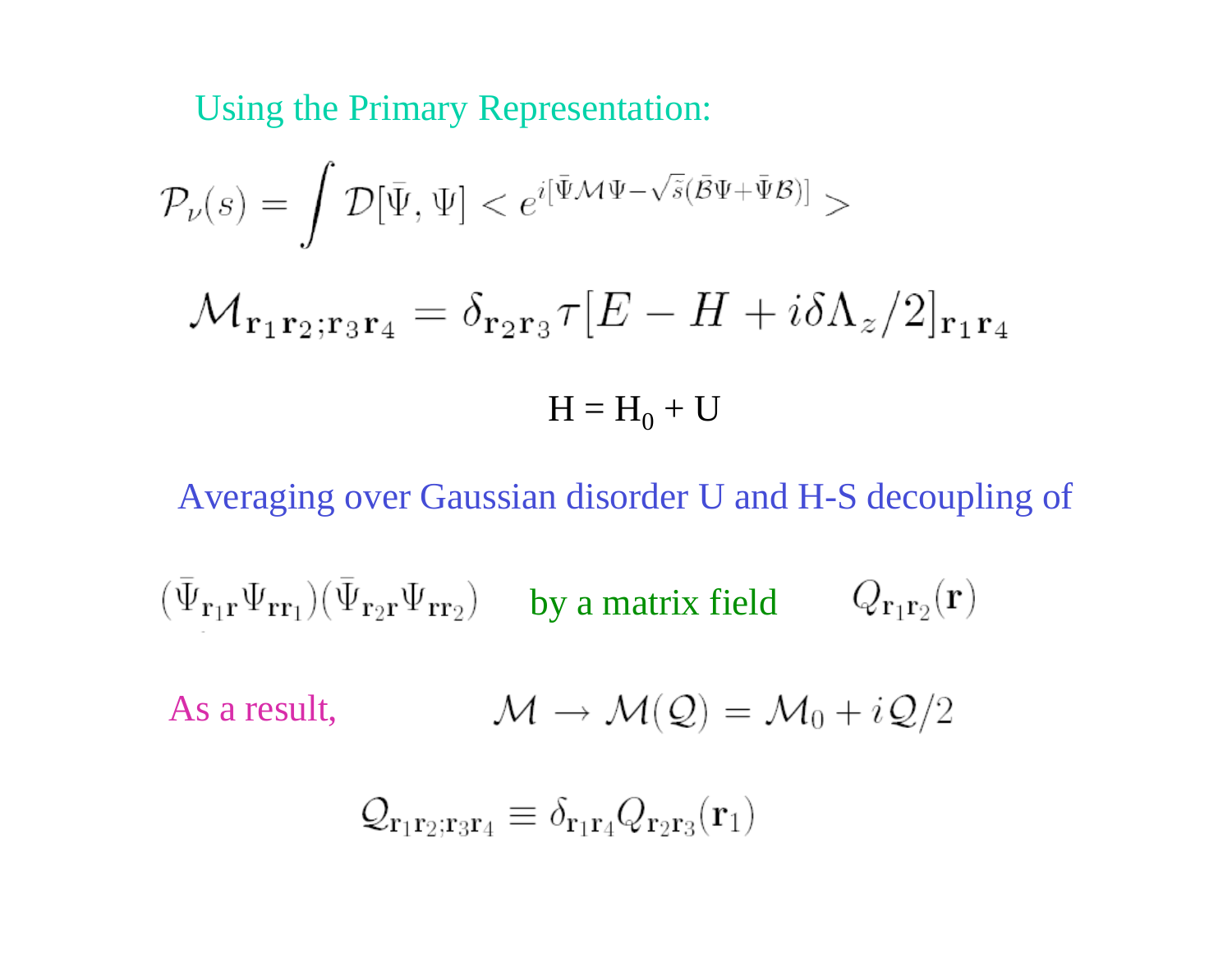"Primary" saddle-point approximation Saddle-point:  $Q^2(\mathbf{r}) = I$ Slow functional:  $\mathcal{P}_{\nu}(s) = \int \mathcal{D}[Q] \exp[F_0 + F_s]$ 

$$
F_0 = \frac{\pi \bar{\nu}}{4} \int d\mathbf{r} \operatorname{Str} \{ D(\nabla Q(\mathbf{r}))^2 - 2\delta \Lambda_z Q(\mathbf{r}) \}
$$
  

$$
F_s = -\tilde{s} \int d\mathbf{r} \operatorname{Str} \{ O^{(\nu)}(\mathbf{r}) \Lambda_z k Q(\mathbf{r}) \}
$$
  

$$
\tilde{s} = s\tau \Delta/(2\pi) \qquad \mathbf{k} = \operatorname{diag} \{ 1, -1 \} \text{ in "superspace"}
$$
  

$$
O_{\mathbf{r}_1 \mathbf{r}_2}^{(\nu)}(\mathbf{r}) = C_{\mathbf{r}_2 \mathbf{r}_1} \delta[\mathbf{r} - (\mathbf{r}_1 + \mathbf{r}_2)/2] \qquad C = [I + 4\tau^2 (H_0 - E_F)^2]^{-1}
$$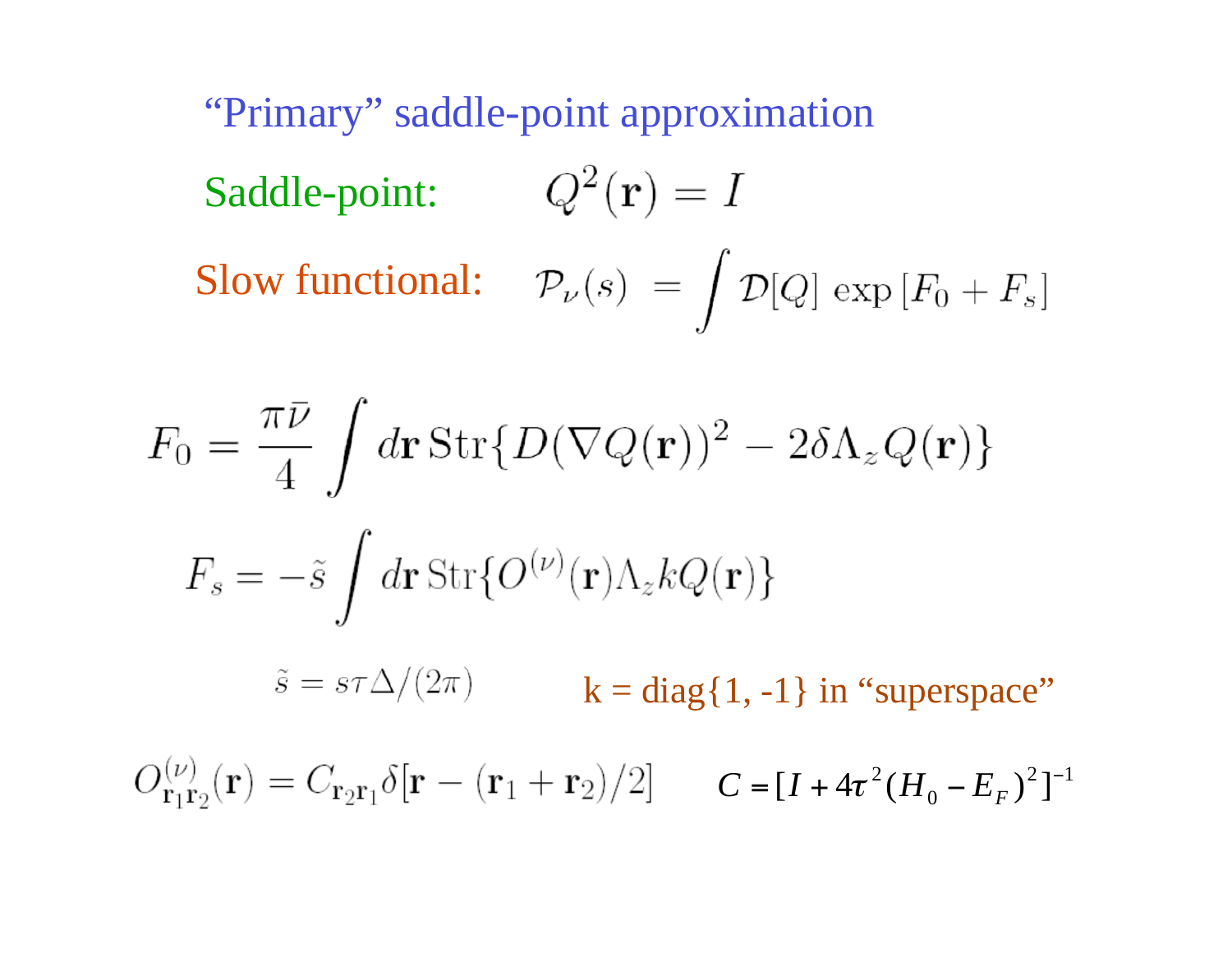Correspondence with the perturbation theory

 $\ln P(s) = -s + (s\Delta/2\pi)^2 \sum_{q\neq 0} (Dq^2)^{-2} + ...$ 

 $<\hspace{-3mm} \delta \mathrm{\mathsf{v}}/\mathrm{\mathsf{v}}> \hspace{-3mm} > 0 \;\; ; \,\, <(\delta \mathrm{\mathsf{v}}/\mathrm{\mathsf{v}})^2>_{\rm c} \hspace{-3mm} = \Delta^2/(2\pi^2)\, \sum\hspace{-3mm} {\rm q}\neq 0\; ({\rm D}{\rm q}^2)^{-2}$ 

Non-trivial "accidental" cancellation of two-loop contributions to  $\langle (\delta v/v)^3 \rangle_c$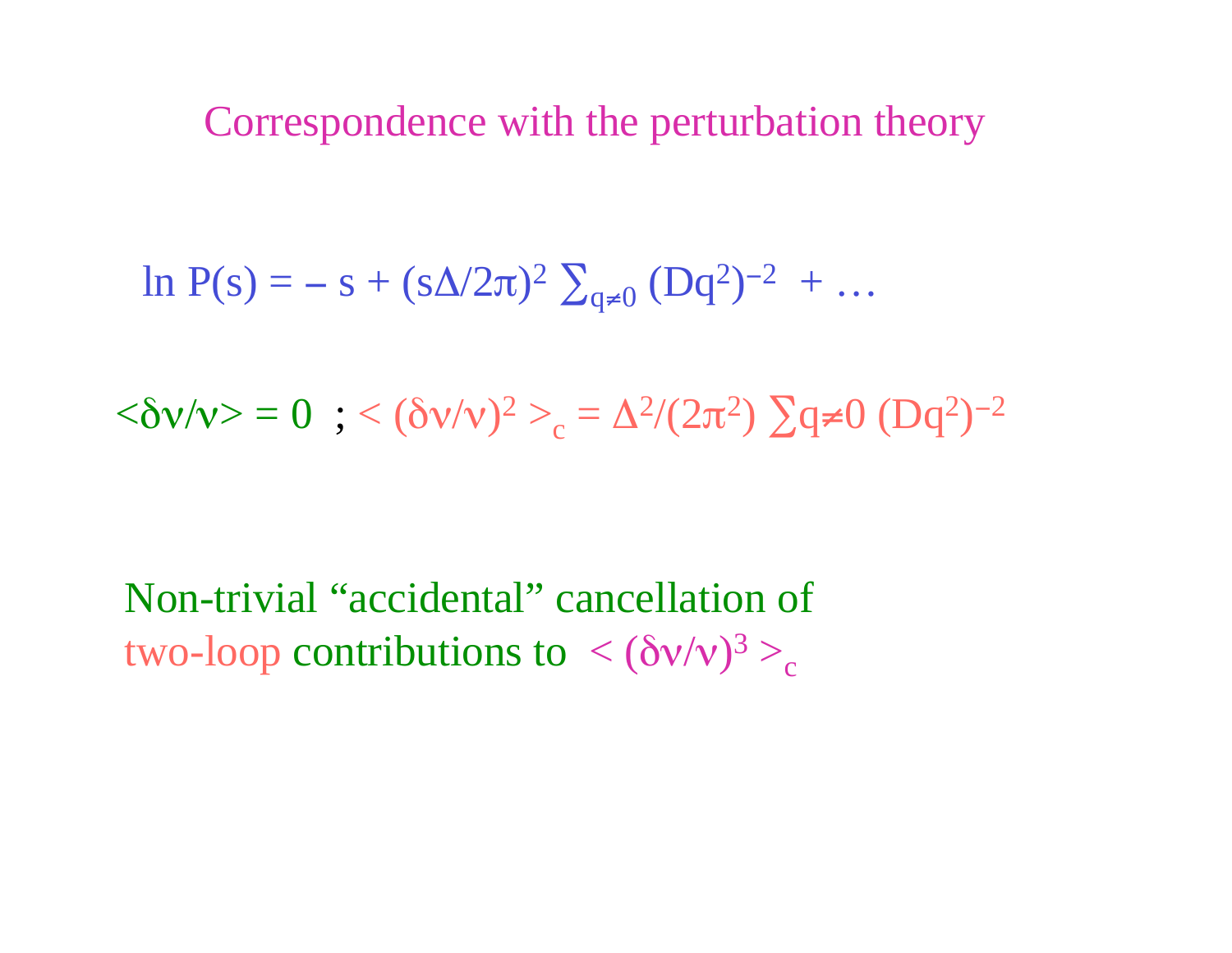Beyond the perturbation theory

Secondary saddle-point equation:

$$
\nabla [Q(\mathbf{r}) \nabla Q(\mathbf{r})] = \frac{\tilde{s}}{\pi \bar{\nu} D} [\Lambda_z k O^{(\nu)}(\mathbf{r}), Q(\mathbf{r})]
$$

 $\mathcal{E}_0$  - a sub-manifold of the saddle-point manifold  $\mathcal E$ 

smooth dependence on  $(r_1 + r_2)/2$ small difference  $|r_1 - r_2| \sim 1$ 

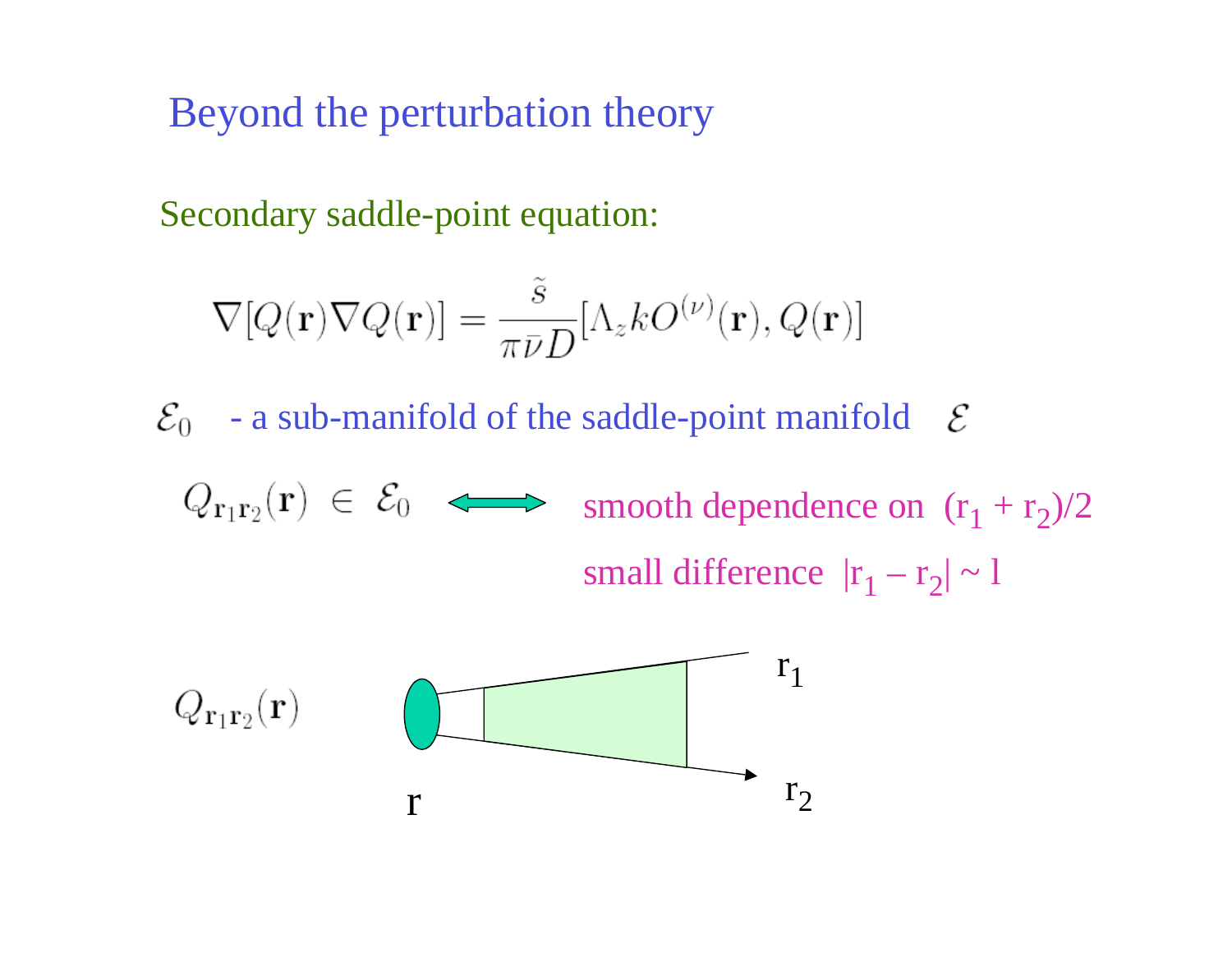Wigner  
representation:  

$$
A_{\mathbf{r}_1 \mathbf{r}_2} = (1/L^d) \sum_{\mathbf{p}} A(\mathbf{r}'; p) \exp[-ip(\mathbf{r}_1 - \mathbf{r}_2)]
$$

$$
F_0 = \frac{\pi \bar{\nu}}{4} \int d\mathbf{r} d\mathbf{r}' \frac{1}{L^d} \sum_{\mathbf{p}} \text{str}\{D[\nabla^{(\mathbf{r})} Q(\mathbf{r}; \mathbf{r}'; \mathbf{p})]^2\}
$$

$$
F_s = -\tilde{s} \int d\mathbf{r} d\mathbf{r}' \frac{1}{L^d} \sum_{\mathbf{p}} C_p \operatorname{str} \{ \Lambda_z Q(\mathbf{r}; \mathbf{r}; \mathbf{p}) | \mathbf{k} \}
$$

$$
C_p = [1 + (p - p_F)l^2]^{-1}
$$

In the considered hydrodynamical approximation  $(non-extended \sigma-model):$  $Q(\mathbf{r};\mathbf{r}';\mathbf{p})^2=I$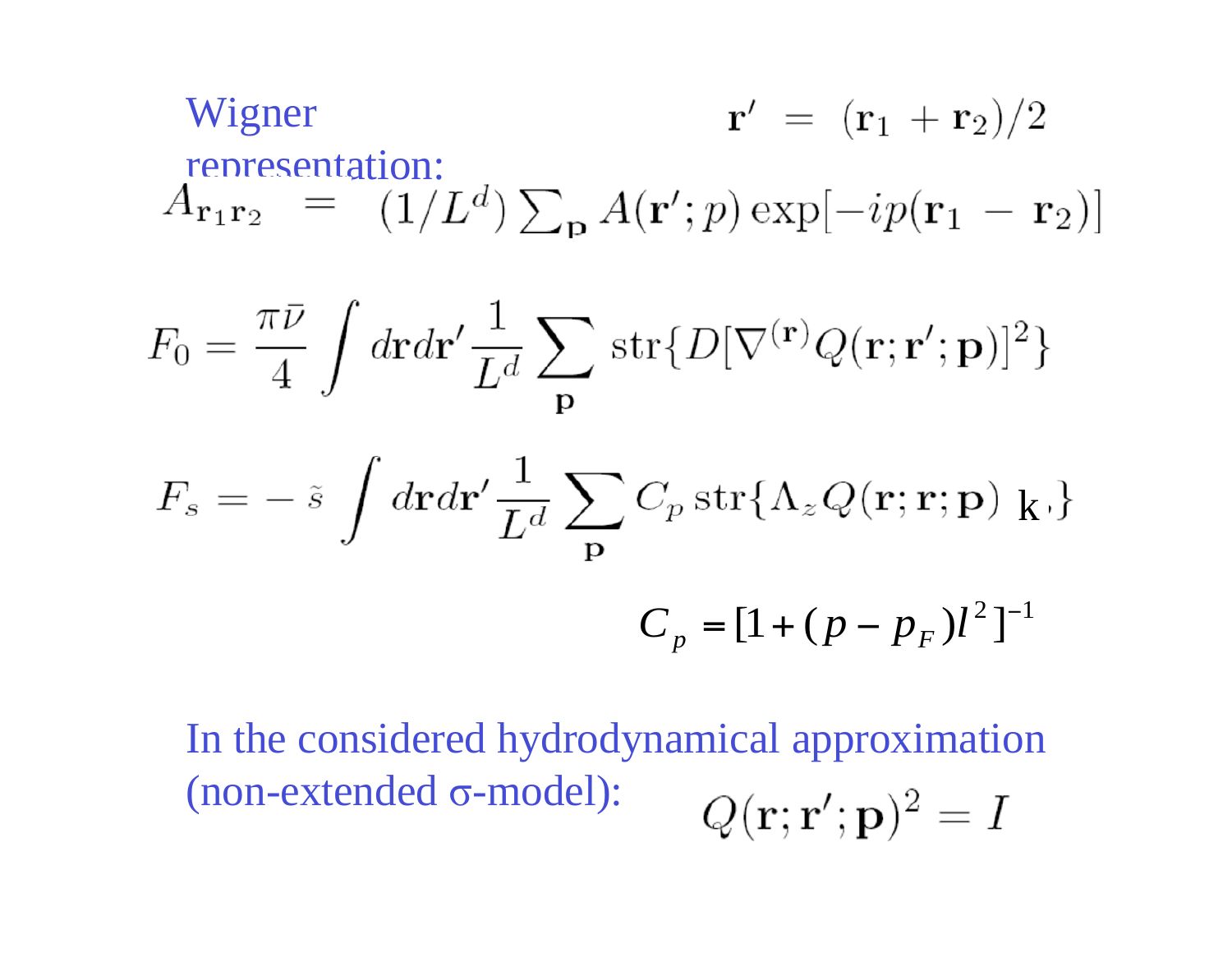Long-tail asymptotics of  $\mathcal{P}(\nu)$ 

Inverse transformation:

$$
\mathcal{P}(\nu/\bar{\nu}) = \int_{-i\infty}^{i\infty} ds/(2\pi i) \exp[s\nu/\bar{\nu}]\mathcal{P}_{\nu}(s)
$$

Parametrization of the bosonic sector:

$$
Q^{bosonic}(r,r';p) = \begin{pmatrix} \cosh\theta & -\sinh\theta \\ \sinh\theta & -\cosh\theta \end{pmatrix}
$$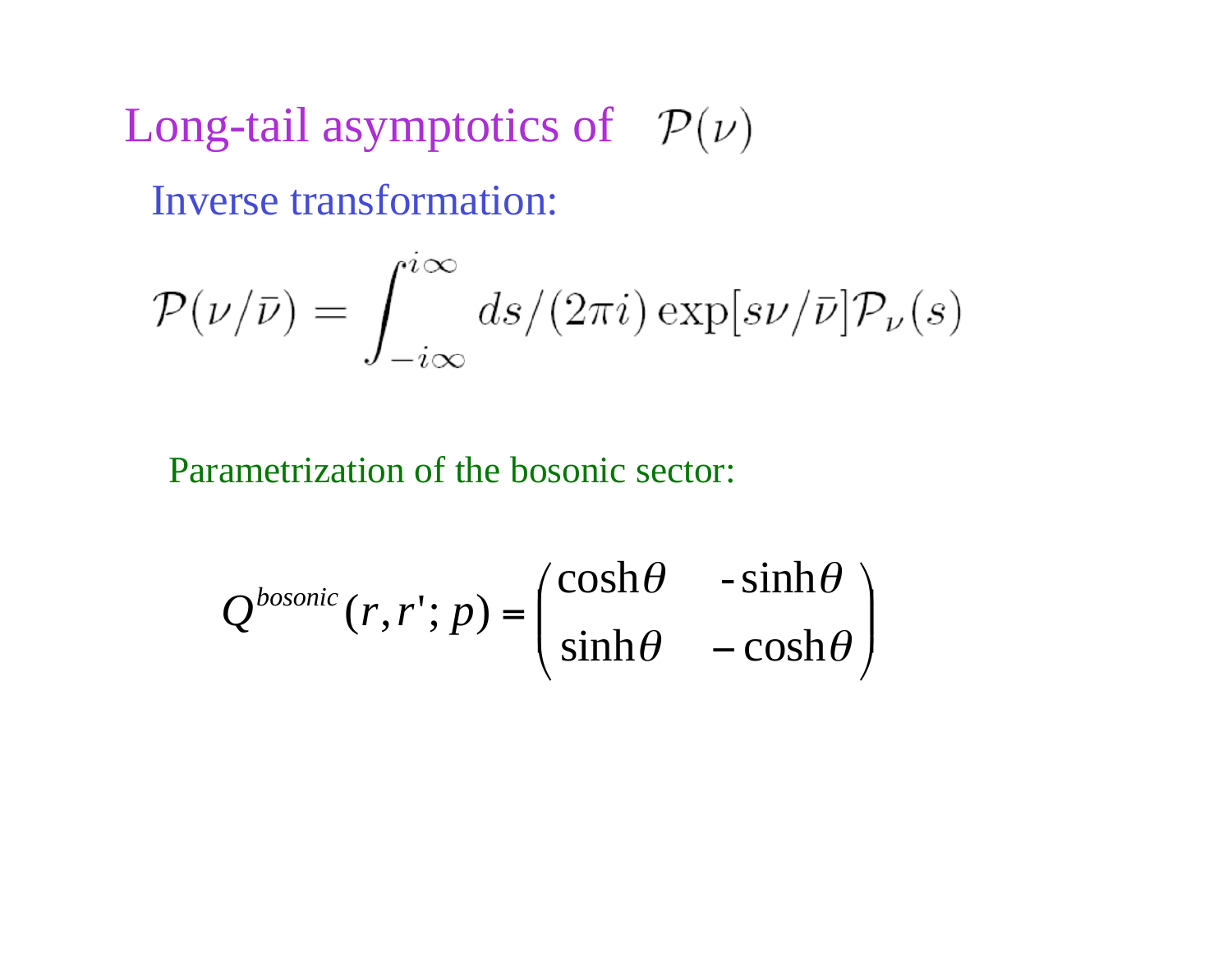### Bosonic action:

$$
F_b[\theta] = \frac{\pi \bar{\nu} D}{2} \sum_{\mathbf{p}} \int \frac{d\mathbf{r} d\mathbf{r}'}{L^d} [\nabla_{\mathbf{r}} \theta(\mathbf{r}; \mathbf{r}'; \mathbf{p})]^2
$$

$$
+ 2\tilde{s} \sum_{\mathbf{p}} C_p \int \frac{d\mathbf{r}}{L^d} [\cosh \theta(\mathbf{r}; \mathbf{r}; \mathbf{p}) - 1].
$$

Self-consistency equation

$$
\frac{\delta \nu}{\bar{\nu}} = \frac{\tau \Delta}{\pi} \sum_{\mathbf{p}} C_p \int \frac{d\mathbf{r}}{L^d} [\cosh \theta(\mathbf{r}; \mathbf{r}; \mathbf{p}) - 1]
$$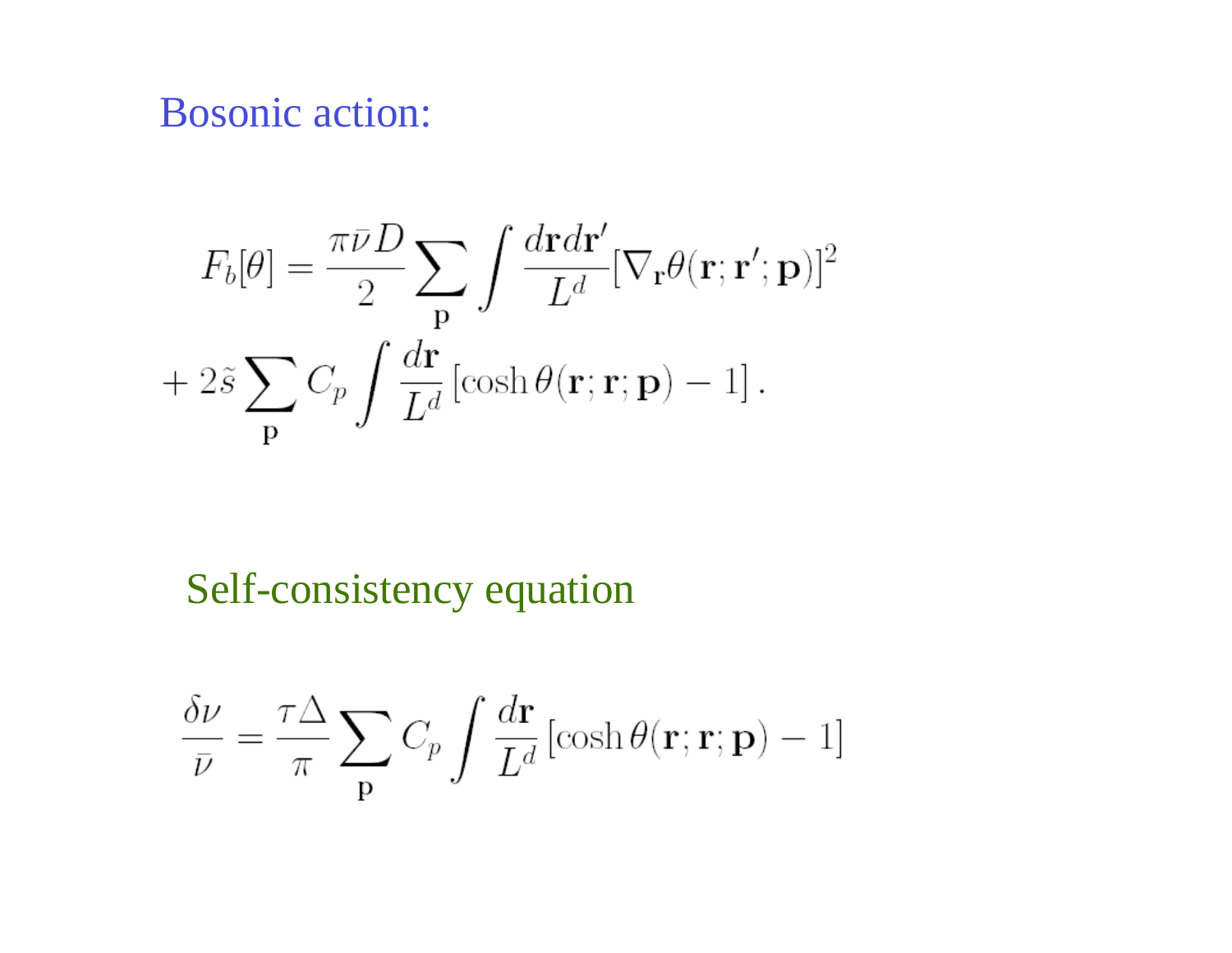Saddle-point equation for boson action

$$
\nabla^2_{(\mathbf{r})} \theta(\mathbf{r}; \mathbf{r}'; \mathbf{p}) - \kappa_p \sinh \theta(\mathbf{r}; \mathbf{r}; \mathbf{p}) \delta(\mathbf{r} - \mathbf{r}') = 0
$$

$$
\kappa_p = \tilde{s} C_p / (\pi \overline{\nu} D)
$$

MK equation, for  
comparison:  

$$
\nabla^2 \theta(r) + \kappa^2 \sinh \theta(r) = 0; \quad \kappa^2 = i\omega/D
$$

## Formal solution

$$
\theta(\mathbf{r}; \mathbf{r}'; \mathbf{p}) = -\kappa_p \mathcal{D}(\mathbf{r}; \mathbf{r}') \sinh \theta(\mathbf{r}'; \mathbf{r}'; \mathbf{p})
$$
  
Green's function of Laplace operator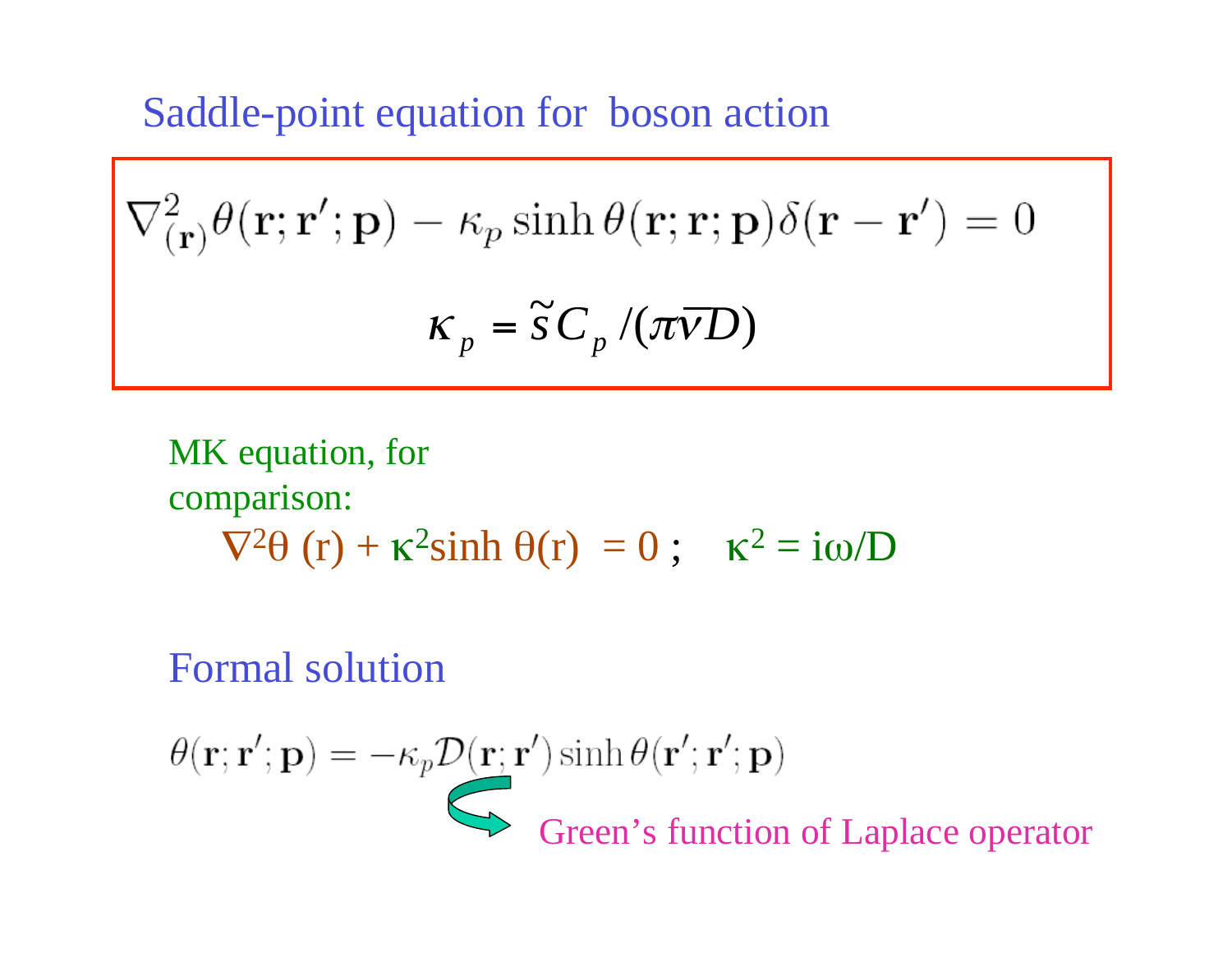Self-consistency at  $\mathbf{r} = \mathbf{r}$   $\rightarrow \theta(\mathbf{r}; \mathbf{r}; \mathbf{p})$ 

Trivial solution:  $\theta(\mathbf{r}; \mathbf{r}; \mathbf{p}) = 0$ 

Non-trivial solution for small  $\kappa_p$ :  $\theta \text{sign}[\text{Re}(\theta)] \approx \ln[-1/(\kappa_p \mathcal{D}(\mathbf{r};\mathbf{r}))]$ 

Saddle-point action leads to:

$$
\mathcal{P}(\nu) \propto \exp\left(-\frac{\pi \bar{g}}{2\ln(L/l)}\ln^2\left[\frac{\delta\nu}{\bar{\nu}\tau\Delta}\right]\right)
$$